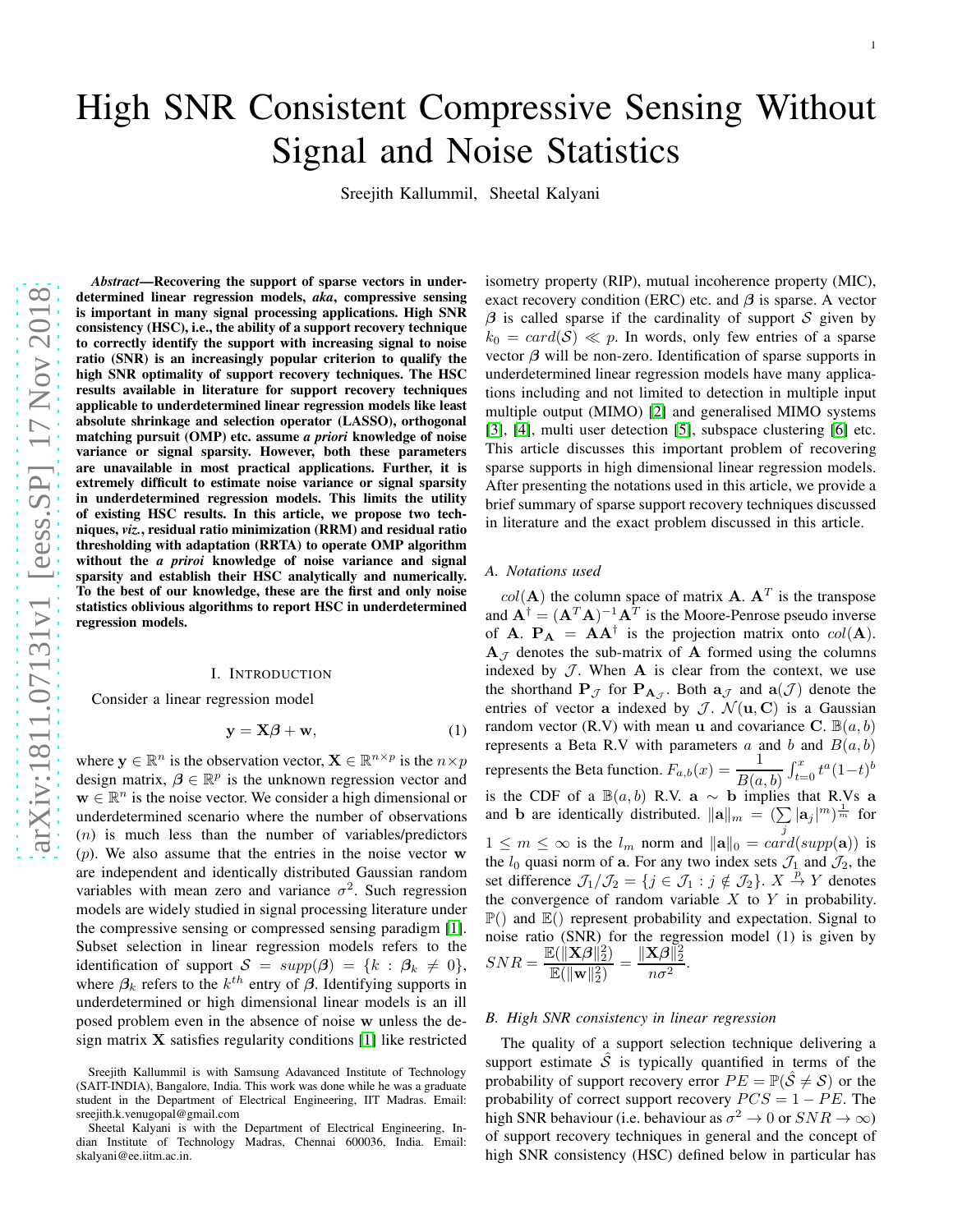attracted considerable attention in statistical signal processing community recently [\[7\]](#page-12-5)–[\[14\]](#page-12-6).

Definition 1:- A support recovery technique is defined to be high SNR consistent (HSC) iff  $\lim_{\sigma^2 \to 0} PE = 0$  or equivalently  $\lim_{E \to 0} PE = 0.$ 

 $SNR \rightarrow \infty$ <br>In applications where the problem size  $(n, p)$  is small and constrained, the support recovery performance can be improved only by increasing the SNR. This makes HSC and high SNR behaviour in general very important in certain practical applications.

Most of the existing literature on HSC deal with overdetermined  $(n > p)$  or low dimensional linear regression models. In this context, high SNR consistent model order selection techniques like exponentially embedded family (EEF) [\[7\]](#page-12-5) [\[15\]](#page-12-7), normalised minimum description length (NMDL) [\[8\]](#page-12-8), forms of Bayesian information criteria (BIC) [\[10\]](#page-12-9), penalised adaptive likelihood (PAL) [\[10\]](#page-12-9), sequentially normalised least squares (SNLS) [\[11\]](#page-12-10) etc. when combined with a  $t$ -statistics based variable ordering scheme were shown to be HSC [\[12\]](#page-12-11). Likewise, the necessary and sufficient conditions (NSC) for the HSC of threshold based support recovery schemes were derived in [\[13\]](#page-12-12). However, both these HSC support recovery procedures are applicable only to overdetermined  $(n > p)$  regression models and are not applicable to the underdetermined  $(n < p)$  regression problem discussed in this article. Necessary and sufficient conditions for the high SNR consistency of compressive sensing algorithms like OMP [\[16\]](#page-12-13)– [\[18\]](#page-12-14) and variants of LASSO [\[19\]](#page-12-15) are derived in [\[14\]](#page-12-6). However, for HSC and good finite SNR estimation performance, both OMP and LASSO require either the *a priori* knowledge of noise variance  $\sigma^2$  or sparsity level  $k_0$ . Both these quantities are unknown *a priori* in most practical applications. However, unlike the case of overdetermined regression models where unbiased estimates of  $\sigma^2$  with explicit finite sample guarantees are available, no estimate of  $\sigma^2$  with such finite sample guarantees are available in underdetermined regression models to the best of our knowledge. Similarly, we are also not aware of any technique to efficiently estimate the sparsity level  $k_0$ . Hence, the application of HSC results in [\[14\]](#page-12-6) to practical underdetermined support recovery problems are limited.

## *C. Contribution of this article*

Residual ratio thresholding (RRT) [\[20\]](#page-12-16)–[\[22\]](#page-12-17) is a concept recently introduced to perform sparse variable selection in linear regression models without the *a priori* knowledge of nuisance parameters like noise variance, sparsity level etc. This concept was initially developed to operate support recovery algorithms like OMP, orthogonal least squares (OLS) etc, in underdetermined linear regression models with explicit finite SNR and finite sample guarantees [\[20\]](#page-12-16). Later, this concept was extended to outlier detection problems in robust regression [\[21\]](#page-12-18) and model order selection in overdetermined linear regresssion [\[22\]](#page-12-17). A significant drawback of RRT in the context of support recovery in underdetermined regression models (as we establish in this article) is that it is inconsistent at high SNR. In other words, inspite of having a decent finite SNR performance, RRT is suboptimal in the high SNR regime. In

<span id="page-1-0"></span>Input: Observation y, design matrix X and stopping condition.

**Step 1:-** Initialize the residual  $\mathbf{r}^{(0)} = \mathbf{y}$ .

 $\hat{\beta} = \mathbf{0}_p$ , Support estimate  $\mathcal{S}_0 = \emptyset$ , Iteration counter  $k = 1$ ;

**Step 2:-** Update support estimate:  $S_k = S_{k-1} \cup t^k$ ,

where 
$$
t^k = \underset{t \in [p]}{\arg \max} |\mathbf{X}_t^T \mathbf{r}^{k-1}|
$$
.

Step 4:- Estimate  $\beta$  using current support:

 $\hat{\boldsymbol{\beta}}(\mathcal{S}_k) = \mathbf{X}_{\mathcal{S}_k}^{\dagger} \mathbf{y}.$ 

**Step 5:-** Update residual:  $\mathbf{r}^k = \mathbf{y} - \mathbf{X}\hat{\boldsymbol{\beta}} = (\mathbf{I}_n - \mathbf{P}_k)\mathbf{y}$ .

$$
\mathbf{P}_k = \mathbf{X}_{\mathcal{S}_k} \mathbf{X}_{\mathcal{S}_k}^\dagger.
$$

Step 6:- Increment  $k, k \leftarrow k + 1$ .

Step 7:- Repeat Steps 2-6, until the stopping condition is satisfied.

**Output:-** Support estimate  $\hat{S} = S_k$  and signal estimate  $\hat{\beta}$ .

TABLE I: OMP algorithm.

this article, we propose two variants of RRT, *viz.*, residual ratio minimization (RRM) and residual ratio thresholding with adaptation (RRTA) to operate algorithms like OMP, OLS etc. without the *a priori* knowledge of  $k_0$  or  $\sigma^2$ . Unlike RRT, these two schemes are shown to be high SNR consistent both analytically and numerically. In addition to HSC which is an asymptotic result, we also derive finite sample and finite SNR support recovery guarantees for RRM based on RIP. These support recovery results indicate that the SNR required for successfull support recovery using RRM increases with the  $\boldsymbol{\beta}_{max} = \max_{j \in \mathcal{S}} |\boldsymbol{\beta}_j|$ 

dynamic range of  $\beta$  given by  $DR(\beta) =$  $\overline{\beta_{min} = \min_{j \in S} |\beta_j|},$ 

whereas, numerical simulations indicate that the SNR required by RRTA (like RRT and OMP with *a priori* knowledge of  $\sigma^2$ or  $k_0$ ) depends only on the minimum non zero value  $\beta_{min}$ . Consequently, the finite SNR utility of RRM is limited to wireless communication applications like [\[4\]](#page-12-2) where  $DR(\beta)$ is close to one. In contrast to RRM, RRTA is useful in both finite and high SNR applications irrespective of the dynamic range of  $\beta$ .

## *D. Organization of this article*

Section II presents the existing results on OMP. Section III introduces RRT and develope RRM and RRTA techniques along with their analytical guarantees. Section IV presents numerical simulations.

# II. HIGH SNR CONSISTENCY OF OMP WITH *a priori* KNOWLEDGE OF  $\sigma^2$  or  $k_0$

OMP [\[16\]](#page-12-13) in TABLE [I](#page-1-0) is a widely used greedy and iterative sparse support recovery algorithm. OMP algorithm starts with a null set as support estimate and observation y as the initial residual. At each iteration, OMP identifies the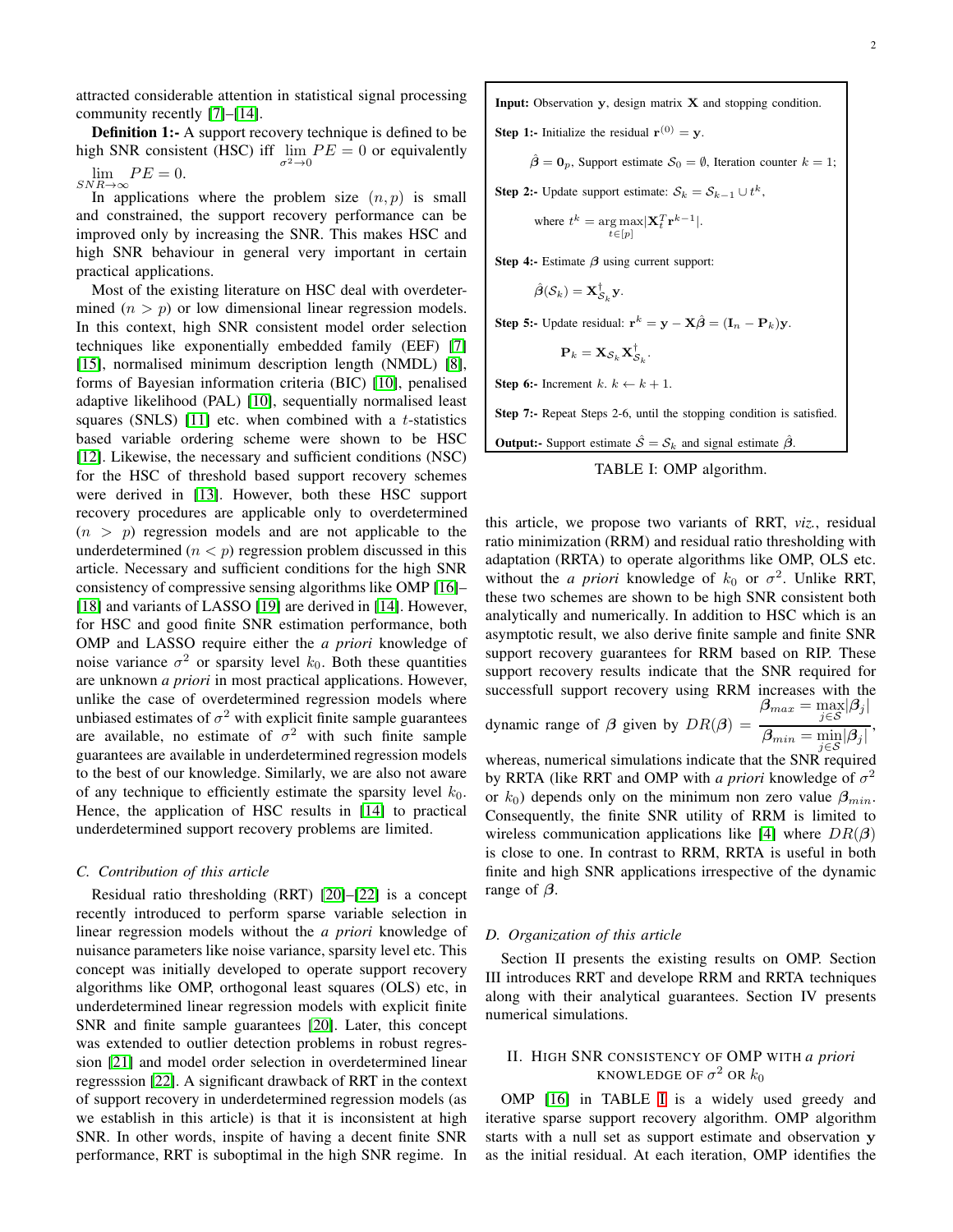column that is the most correlated with the current residual  $(t^k = \arg \max \vert \mathbf{X}_j^T \mathbf{r}^{k-1} \vert)$  and expand the support estimate by j including this selected column index  $(S_k = S_{k-1} \cup t^k)$ . Later, the residual is updated by projecting the observation vector y orthogonal to the column space produced by the current support estimate (i.e.,  $col(\mathbf{X}_{S_k})$ ). Since  $\mathbf{r}^k$  is orthogonal to the column space of  $\mathbf{X}_{\mathcal{S}_k}$ ,  $\mathbf{X}_t^T \mathbf{r}^k = 0$  for all  $t \in \mathcal{S}_k$ . Consequently, an index selected in an initial stage will not be selected again later. Consequently, the support estimate sequence monotonically increases with iteration k, i.e.,  $S_k \subset$  $\mathcal{S}_{k+1}$  and  $card(\mathcal{S}_k) = k$ .

*Remark* 1*.* OLS iterations are also similar to that of OMP except that OLS select the column that results in the maximum decrease in residual energy  $\|\mathbf{r}^k\|_2^2$ , i.e.,  $t^k = \arg\min_{\mathbf{r}} \|(I_n$ j  $\mathbf{P}_{\mathcal{S}_{k-1} \cup j}$ )y $\|_2^2$ . OLS support estimate sequence also satisifes

 $S_k \subset S_{k+1}$  and  $card(S_k) = k$ . The techniques developed in this article will be discussed using OMP algorithm. However, please note that these techniques are equally applicable to OLS also.

The iterations in OMP are continued until a user defined stopping condition is met. The performance of OMP depends crucially on this stopping condition. When the sparsity level  $k_0$ is known *a priori*, many articles suggest stopping OMP exactly after  $k_0$  iterations. When  $k_0$  is unknown *a priori*, one can stop OMP when the residual power  $\|\mathbf{r}^k\|_2$  is sufficiently small. Two such residual based stopping conditions are popular in literature [\[17\]](#page-12-19). One rule proposes to stop OMP iterations once the residual power drops below  $\|\mathbf{r}^k\|_2 \leq \|\mathbf{w}\|_2$ , whereas, another rule proposes to stop OMP when the residual correlation drops below  $\|\mathbf{X}^T\mathbf{r}^k\|_{\infty} \leq \|\mathbf{X}^T\mathbf{w}\|_{\infty}$ . When  $\mathbf{w} \sim \mathcal{N}(\mathbf{0}_n, \sigma^2 \mathbf{I}_n)$  and the columns  $X_j$  have unit  $l_2$  norm, it was shown in [\[17\]](#page-12-19) that

$$
\mathbb{P}\left(\|\mathbf{w}\|_{2} \geq \sigma\sqrt{n+2\sqrt{n\log(n)}}\right) \leq 1/n \text{ and}
$$
\n
$$
\mathbb{P}\left(\|\mathbf{X}^{T}\mathbf{w}\|_{\infty} \geq \sigma\sqrt{2\log(p)}\right) \leq 1/p. \tag{2}
$$

Consequently, one can stop OMP iterations in Gaussian noise once  $\|\mathbf{r}^k\|_2 \leq \sigma \sqrt{n + 2\sqrt{n \log(n)}}$  or  $\|\mathbf{X}^T\mathbf{w}\|_{\infty} \leq$  $\sigma \sqrt{2 \log(p)}$ .

A number of deterministic recovery guarantees are proposed for OMP. Among these guarantees, the conditions based on restricted isometry constants (RIC) are the most popular for OMP. RIC of order j denoted by  $\delta_i$  is defined as the smallest value of  $\delta$  such that

$$
(1 - \delta) \|\mathbf{b}\|_2^2 \le \|\mathbf{X}\mathbf{b}\|_2^2 \le (1 + \delta) \|\mathbf{b}\|_2^2 \tag{3}
$$

hold true for all  $\mathbf{b} \in \mathbb{R}^p$  with  $\|\mathbf{b}\|_0 = \text{card}(\text{supp}(\mathbf{b})) \leq j$ . A smaller value of  $\delta_i$  implies that **X** act as a near orthogonal matrix for all  $j$  sparse vectors **b**. Such a situation is ideal for the recovery of a  $i$ -sparse vector b using any sparse recovery technique. The latest RIC based finite SNR support recovery guarantee and HSC results for OMP are given in Lemma [1.](#page-2-0)

<span id="page-2-0"></span>Lemma 1. *Suppose that the matrix* X *satisfies*  $\delta_{k_0+1} < 1/\sqrt{k_0+1}$ . Then,

1). OMP with  $k_0$  iterations or stopping con- $\text{dition} \quad \|\mathbf{r}^k\|_2 \leq \|\mathbf{w}\|_2 \quad \text{can} \quad \text{recover} \quad \text{any} \quad k_0$ *sparse vector*  $\beta$  *once*  $\|\mathbf{w}\|_2 \leq \epsilon_{omp}$  =  $\beta_{min}\sqrt{1-\delta_{k_0+1}}$  $\sqrt{ }$  $\overline{1}$  $1 - \sqrt{k_0 + 1} \delta_{k_0+1}$  $1 + \sqrt{1 - \delta_{k_0+1}^2} - \sqrt{k_0 + 1} \delta_{k_0+1}$ 1  $\overline{1}$ *[\[23\]](#page-12-20).*

2). Define  $\epsilon_{\sigma} = \sigma \sqrt{n + 2\sqrt{n \log(n)}}$ . Then, OMP with  $k_0$ *iterations or stopping condition*  $\|\mathbf{r}^k\|_2 \leq \epsilon_{\sigma}$  *can recover any*  $k_0$  *sparse vector*  $\beta$  *with a probability greater than*  $1 - 1/n$ *once*  $\epsilon_{\sigma} \leq \epsilon_{omp}$ .

3). OMP running precisely  $k_0$  *iterations is high SNR consistent, i.e.,*  $\lim_{\sigma^2 \to 0} \mathbb{P}(\mathcal{S}_{k_0} = \mathcal{S}) = 1$  [\[14\]](#page-12-6)*.* 

*4*). OMP with stopping rule  $\|\mathbf{r}^k\|_2 \leq \sigma g(\sigma)$  is HSC iff  $\lim_{\sigma^2 \to 0} g(\sigma) = \infty$  and  $\lim_{\sigma^2 \to 0} \sigma g(\sigma) = 0$  [\[14\]](#page-12-6)*.*<br> $\sigma^2$ 

*5). OMP with stopping rule*  $\|\mathbf{X}^T\mathbf{r}^k\|_{\infty} \leq \sigma g(\sigma)$  *is HSC iff*  $\lim_{\sigma^2 \to 0} g(\sigma) = \infty$  *and*  $\lim_{\sigma^2 \to 0} \sigma g(\sigma) = 0$  [\[14\]](#page-12-6)*.* 

Lemma [1](#page-2-0) implies that OMP with the *a priori* knowledge of  $k_0$  or  $\sigma^2$  can recover support S once the matrix satisfies the regularity condition  $\delta_{k_0+1} < 1/\sqrt{k_0+1}$  and the SNR is sufficiently high. Lemma [1](#page-2-0) also implies that OMP with *a priori* knowledge of  $k_0$  is always HSC. Further, stopping conditions  $\|\mathbf{r}^{(k)}\|_2 < \sigma\sqrt{n + 2\sqrt{n\log(n)}}$  [\[17\]](#page-12-19), [\[24\]](#page-12-21) or  $\|\mathbf{X}^T\mathbf{r}^{(k)}\|_{\infty} < \sigma\sqrt{2\log(p)}$  [\[17\]](#page-12-19) which fail to satisfy 4) and 5) of Lemma [1](#page-2-0) are inconsistent at high SNR.

## III. RESIDUAL RATIO TECHNIQUES

As one can see from Lemma [1,](#page-2-0) good finite SNR support recovery guarantees and HSC using OMP require either the *a priori* knowledge of  $k_0$  or  $\sigma^2$ . However, as mentioned earlier, both  $k_0$  and  $\sigma^2$  are not available in most practical applications. Recently, we demonstrated in [\[20\]](#page-12-16) that one can achieve high quality support recovery using OMP without the *a priori* knowledge of  $\sigma^2$  or  $k_0$  by using the properties of residual ratio statistic defined by  $RR(k) = \frac{\|\mathbf{r}^{k}\|_{2}}{\|\mathbf{r}^{k}\|_{2}}$  $\frac{\Vert \mathbf{r}^k - \mathbf{r} \Vert_2}{\Vert \mathbf{r}^{k-1} \Vert_2}$ , where  $\mathbf{r}^k = (\mathbf{I}_n - \mathbf{P}_k)\mathbf{y}$  is the residual corresponding to OMP support at the  $k^{th}$  iteration, i.e.,  $S_k$ . The technique developed in [\[20\]](#page-12-16) was based on the behaviour of  $RR(k)$  for  $k = 1, 2, ..., k_{max}$ , where  $k_{max} \geq k_0$  is a fixed quantity independent of data.  $k_{max}$  is a measure of the maximum sparsity level expected in a support recovery experiment. Since the maximum sparsity level upto which support recovery can be guaranteed for any sparse recovery algorithm (not just OMP) is  $\lfloor \frac{n+1}{2} \rfloor$  $\frac{1}{2}$ , [\[20\]](#page-12-16) suggests fixing  $k_{max} = \lfloor \frac{n+1}{2} \rfloor$  $\frac{1}{2}$ . Note that this is a fixed value that is independent of the data and the algorithm (OMP or OLS) under consideration. The residual ratio statistic has many interesting properties as derived in [\[20\]](#page-12-16). Since the support sequence is monotonic i.e.,  $S_k \subset S_{k+1}$ , the residual  $r<sup>k</sup>$  is obtained by projecting y onto a subspace of decreasing dimension. Hence,  $\|\mathbf{r}^{k+1}\|_2 \leq \|\mathbf{r}^k\|_2$  which inturn implies that  $0 \leq RR(k) \leq 1$ . Please note that while residual norms are monotonically decreasing, residual ratios  $RR(k)$  are not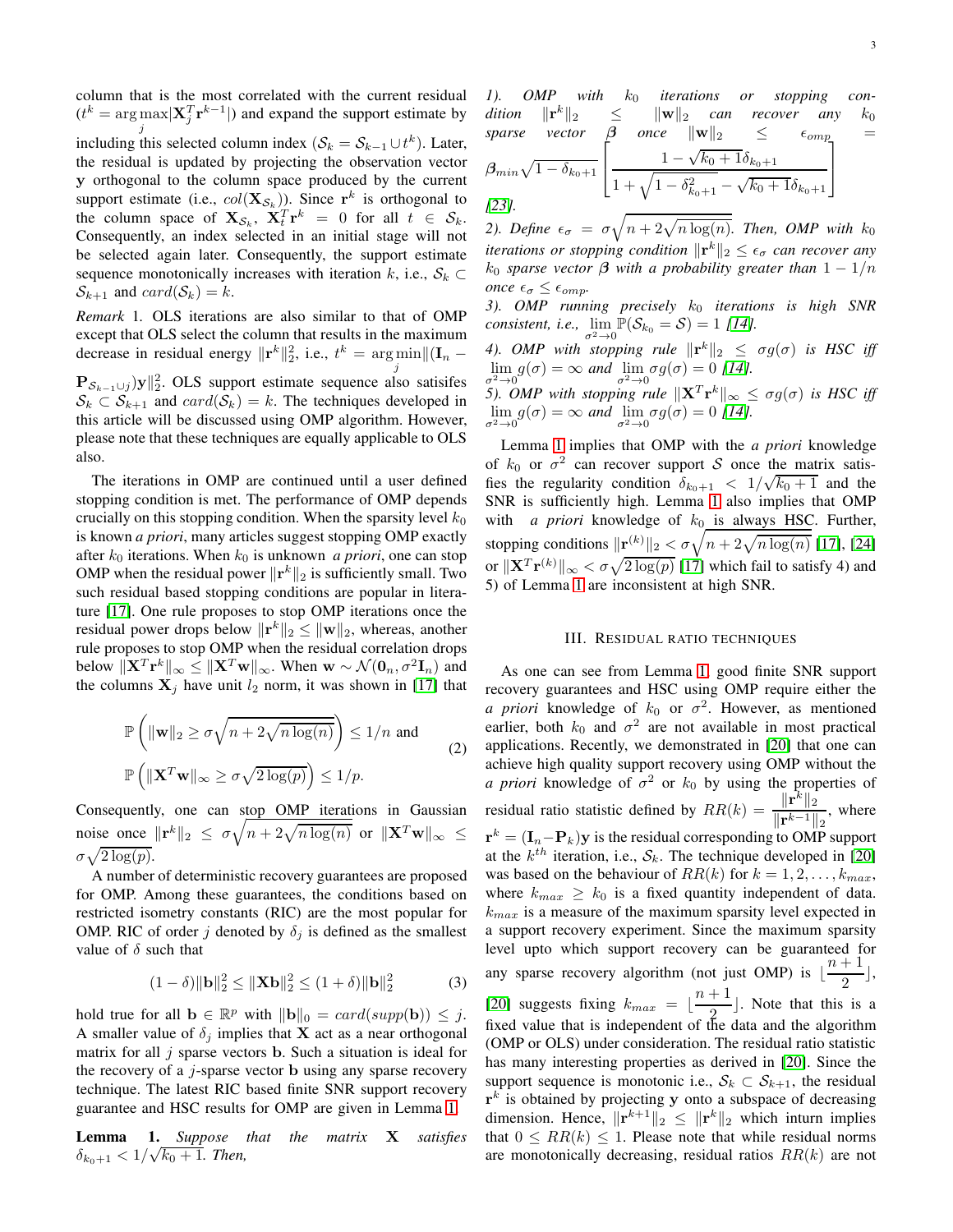$\Box$ 

monotonic in  $k$ . A number of properties regarding the residual ratio statistic are based on the concept of minimal superset.

**Definition 2:-** The minimal superset in the OMP support sequence  $\{\mathcal{S}_k\}_{k=1}^{k_{max}}$  is given by  $\mathcal{S}_{k_{min}}$ , where  $k_{min}$  =  $\min (\{k : S \subseteq S_k\})$ . When the set  $\{k : S \subseteq S_k\} = \emptyset$ , we set  $k_{min} = \infty$  and  $S_{k_{min}} = \phi$ .

In words, minimal superset is the smallest superset of support  $S$  present in a particular realization of the support estimate sequence  $\{\mathcal{S}_k\}_{k=1}^{k_{max}}$ . Note that both  $k_{min}$  and  $\mathcal{S}_{k_{min}}$ are unobservable random variables. Since  $card(S_k) = k$  and  $card(S) = k_0$ ,  $S_k$  for  $k < k_0$  cannot satisfy  $S \subseteq S_k$  and hence  $k_{min} \geq k_0$ . Further, the monotonicity of  $S_k$  implies that  $S \subset S_k$  for all  $k \geq k_{min}$ .

**Case 1:-** When  $k_{min} = k_0$ , then  $S_{k_0} = S$  and  $S_k \supset S$  for  $k \geq k_0$ , i.e., S is present in the solution path. Further, when  $k_{min} = k_0$ , it is true that  $S_k \subseteq S$  for  $k \leq k_0$ .

**Case 2:-** When  $k_0 < k_{min} \leq k_{max}$ , then  $S_k \neq S$  for all k and  $S_k \supset S$  for  $k \geq k_{min}$ , i.e., S is not present in the solution path. However, a superset of  $S$  is present.

**Case 3:-** When  $k_{min} = \infty$ , then  $S_k \not\supseteq S$  for all k, i.e., neither S nor a superset of S is present in  $\{\mathcal{S}_k\}_{k=1}^{k_{max}}$ .

To summarize, exact support recovery using any OMP/OLS based scheme is possible only if  $k_{min} = k_0$ . Whenever  $k_{min} > k_0$ , it is possible to estimate true support S without having any false negatives. However, one then has to suffer from false positives. When  $k_{min} = \infty$ , any support in  $\{\mathcal{S}_k\}_{k=1}^{k_{max}}$  has to suffer from false negatives and all supports  $S_k$  for  $k > k_0 - 1$  has to suffer from false positives also. Note that the matrix and SNR conditions required for exact support recovery in statements 1) and 2) of Lemma [1](#page-2-0) implies that  $k_{min} = k_0$  and  $S_{k_0} = S$  at high SNR. The main distributional properties of residual ratio statistic are stated in the following lemma [\[20\]](#page-12-16).

<span id="page-3-0"></span>**Lemma 2.** 1). Define  $\Gamma_{RRT}^{\alpha}$  $\Gamma_{BRT}^{\alpha}(k)$  $(k)$  =  $F^{-1}_{\frac{n-k}{2},\frac{1}{2}}$  $\left(\frac{\alpha}{k_{max}(p-k+1)}\right)$ , where  $F_{a,b}^{-1}(.)$  is the *inverse function of the CDF*  $F_{a,b}(.)$  *of a Beta R.V*  $\mathbb{B}(a,b)$ *.*  $0 < \alpha < 1$  *is a fixed quantity independent of the data. Then under no assumption on the matrix* **X** *and for all*  $\sigma^2 > 0$ *,* RR(k) *satisfies the following.*

$$
\mathbb{P}(RR(k) > \Gamma_{RRT}^{\alpha}(k), \forall k > k_{min}) \ge 1 - \alpha.
$$
 (4)

*2). Suppose that the design matrix* X *satisfies a regularity condition which ensures that*  $k_{min} = k_0$  *once*  $\|\mathbf{w}\|_2 \leq \epsilon$  *for some*  $\epsilon > 0$  (for example,  $\delta_{k_0+1} < 1/\sqrt{k_0+1}$  and  $\|\mathbf{w}\|_2 \le$  $\epsilon_{omp}$  *in Lemma [1\)](#page-2-0). Then,* 

$$
\mathbb{P}(k_{min} = k_0) = \mathbb{P}(\mathcal{S}_{k_{min}} = \mathcal{S}) \to 1 \text{ as } \sigma^2 \to 0 \text{ and } (5)
$$

$$
RR(k_0) \stackrel{P}{\rightarrow} 0 \text{ as } \sigma^2 \rightarrow 0. \tag{6}
$$

Lemma [2](#page-3-0) implies that under appropriate matrix conditions and sufficiently high SNR,  $RR(k)$  for  $k > k_0$  will be higher than the positive quantity  $\Gamma_{RRT}^{\alpha}(k)$  with a high probability, whereas,  $RR(k_0)$  will be smaller than  $\Gamma_{RRT}^{\alpha}(k_0)$ . Consequently, the last index for which  $RR(k) < \Gamma_{RRT}^{\alpha}(k)$  will be

equal to the sparsity level  $k_0$ . This motivates the RRT support estimate given by

$$
\mathcal{S}_{RRT} = \mathcal{S}_{k_{RRT}}
$$
 where  $k_{RRT} = \max\{k : RR(k) < \Gamma_{RRT}^{\alpha}(k)\}.$ \n<sup>(7)</sup>

The performance guarantees for RRT are stated in Lemma [3.](#page-3-1)

<span id="page-3-1"></span>**Lemma 3.** Let  $k_{max} \geq k_0$  and suppose that the matrix **X** *satisfies*  $\delta_{k_0+1} < \frac{1}{\sqrt{k_0+1}}$ *. Then [\[20\]](#page-12-16),* 

*1). RRT can recover the true support* S *with probability greater than*  $1 - 1/n - \alpha$  *provided that*  $\epsilon_{\sigma} < \min(\epsilon_{omp}, \epsilon_{rrt})$ *, where*  $\epsilon_{omp}$  *is given in Lemma [1](#page-2-0) and* 

$$
\epsilon_{rrt} = \frac{\Gamma_{RRT}^{\alpha}(k_0)\sqrt{1 - \delta_{k_0}}\beta_{min}}{1 + \Gamma_{RRT}^{\alpha}(k_0)}.
$$
 (8)

2).  $\lim_{\sigma^2 \to 0} \mathbb{P}(\mathcal{S}_{k_{RRT}} \neq \mathcal{S}) \leq \alpha$ .

 $\overline{\sigma^2 \rightarrow 0}$  ( $\overline{\kappa_{RRT}}$ ) =  $\overline{\kappa}$ ) =  $\overline{\kappa}$ <br>3).  $\mathbb{P}(\mathcal{S}_{k_{RRT}} \supseteq \mathcal{S}) \leq \alpha$  in the moderate to high SNR regime *(empirical result).*

Lemma [3](#page-3-1) implies that RRT can identify the true support  $S$ under the same set of matrix conditions required by OMP with *a priori* knowledge of  $k_0$  or  $\sigma^2$ , albeit at a slightly higher SNR. Further, the probability of support recovery error is upper bounded by  $\alpha$  at high SNR. Even in the low to moderately high SNR regime, empirical results indicate that the probability of false discovery (i.e.,  $card(S_{k_{RRT}}/S) > 0$ ) is upper bounded by  $\alpha$ . Hence, in RRT, the hyper parameter  $\alpha$  has an operational interpretation of being the high SNR support recovery error and finite SNR false discovery error. However, no lower bound on the probability of support recovery error at high SNR is reported in [\[20\]](#page-12-16). In the following lemma, we establish a novel high SNR lower bound on the probability of support recovery error for RRT.

<span id="page-3-2"></span>Lemma 4. *Suppose that the design matrix* X *satisfies the RIC*  $\frac{1}{c}$ *condition*  $\delta_{k_0+1} < 1/\sqrt{k_0+1}$ , MIC or the ERC. Then

$$
\lim_{r^2 \to 0} \mathbb{P}(\mathcal{S}_{RRT} \supset \mathcal{S}) \ge \frac{\alpha}{k_{max}(p - k_0)}.
$$
 (9)

*Proof.* Please see Appendix A.

 $\sigma$ 

In words, Lemma [4](#page-3-2) implies that RRT is inconsistent at high SNR. In particular, Lemma [4](#page-3-2) states that RRT suffers from false discoveries at high SNR. Indeed, one can reduce the lower bound on support recovery error by reducing the value of  $\alpha$ . Since  $\Gamma_{RRT}^{\alpha}(k_0)$  is an increasing function of  $\alpha$  [\[20\]](#page-12-16), reducing the value of  $\alpha$  will result in decrease in  $\epsilon_{rrt}$ . Hence, a decrease in  $\alpha$  to reduce the high SNR will result in an increase in the SNR required for accurate support recovery according to Lemma [3.](#page-3-1) In other words, it is impossible to improve the high SNR performance in RRT without compromising on the finite SNR performance. This is because of the fact that  $\alpha$  is a user defined parameter that has to be set independent of the data. A good solution would be to use a value of  $\alpha$  like  $\alpha =$ 0.1 ( recommended in [\[20\]](#page-12-16) based on finite SNR estimation performance) for low to moderate SNR and a low value of  $\alpha$ like  $\alpha = 0.01$  or  $\alpha = 0.001$  in the high SNR regime. Since it is impossible to estimate SNR or  $\sigma^2$  in underdetermined linear models, the statistician is unaware of operating SNR and cannot make such adaptations on  $\alpha$ . Hence, achieving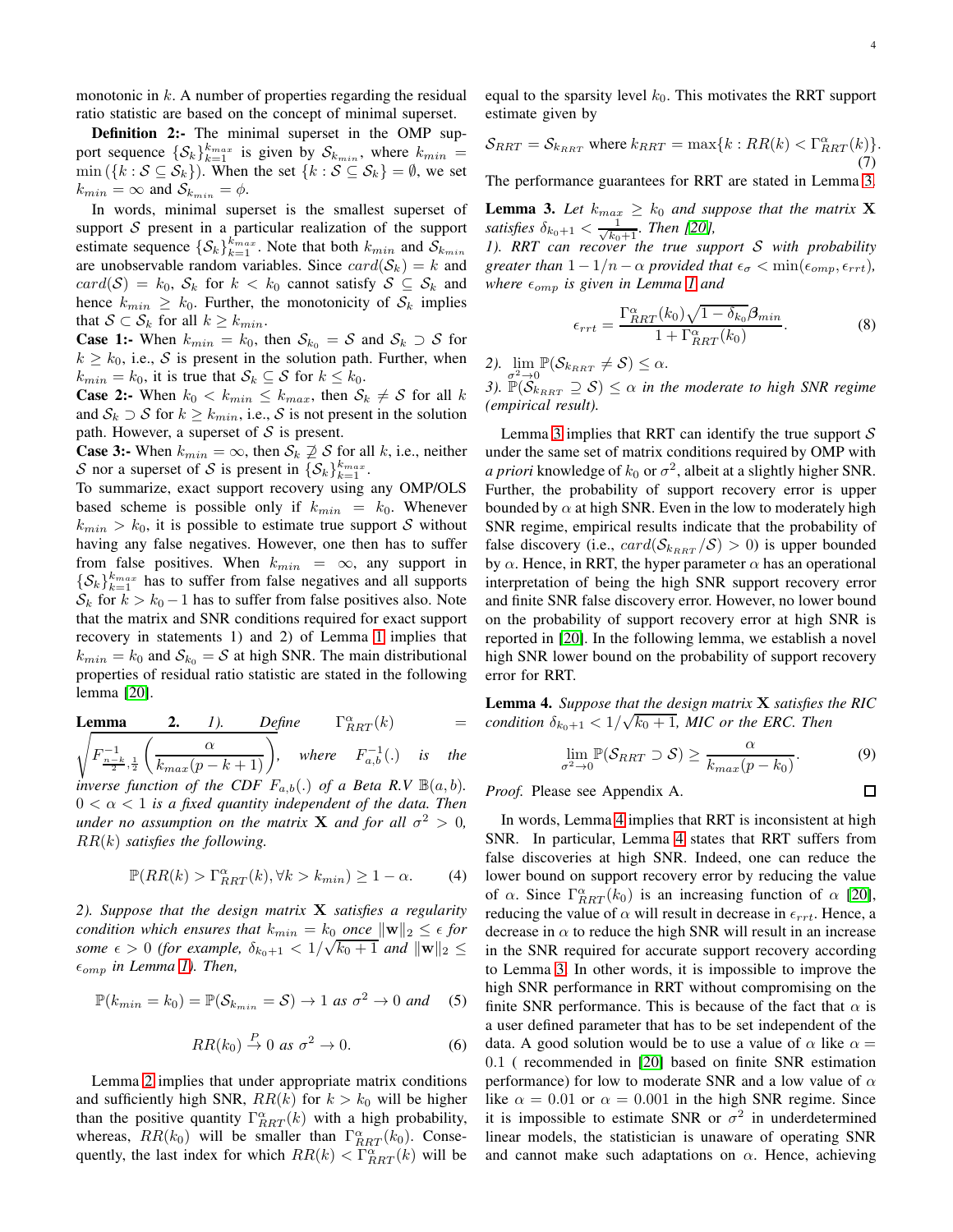very low values of PE at high SNR or HSC using RRT is extremely difficult. This motivates the novel RRM and RRTA algorithms discussed next which can achieve HSC using the residual ratio statistic itself.

#### *A. Residual ratio minimization*

The analysis of  $RR(k)$  in [\[20\]](#page-12-16) (see Lemma [2\)](#page-3-0) discussed only the behaviour of  $RR(k)$  for  $k \geq k_{min}$ . However, no analysis of  $RR(k)$  for  $k < k_{min}$  is mentioned in [\[20\]](#page-12-16). In the following lemma, we charecterize the behaviour of  $RR(k)$  for  $k < k_{min}$ .

<span id="page-4-0"></span>Lemma 5. *Suppose that the matrix* X *satisfies the RIC condition*  $\delta_{k_0+1} < 1/\sqrt{k_0+1}$ . Then, for  $k < k_0$ ,

$$
\lim_{\sigma^2 \to 0} \mathbb{P}\left(RR(k) > \frac{\sqrt{1 - \delta_{k_0}} \beta_{min}}{\sqrt{1 + \delta_{k_0}} (\beta_{max} + \beta_{min})}\right) = 1. \quad (10)
$$
  
ooof. Please see Appendix B.

*Proof.* Please see Appendix B.

Combining Lemma [2](#page-3-0) and Lemma [5,](#page-4-0) one can see that with increasing SNR,  $RR(k)$  for  $k < k_0$  is bounded away from zero, whereas,  $RR(k)$  for  $k > k_0$  behave like a R.V that is bounded from below by a constant with a very high probability. In contrast to the behaviour of  $RR(k)$  for  $k \neq k_0$ ,  $RR(k_0)$  converges to zero with increasing SNR. Consequently, under appropriate regularity conditions on the design matrix **X**, arg min $RR(k)$  will converge to  $k_0$  with increasing SNR. Also from Lemmas [1](#page-2-0) and [2,](#page-3-0) we know that  $k_{min} = k_0$ 

and  $S_{k_0} = S$  with a very high probability at high SNR. Consequently, the support estimate given by

$$
S_{RRM} = S_{k_{RRM}}, \text{ where } k_{RRM} = \underset{k=1,\dots,k_{max}}{\arg \min} RR(k) \quad (11)
$$

will be equal to the true support  $S$  with a probability increasing with increasing SNR.  $S_{RRM}$  is the residual ratio minimization based support estimate proposed in this article. The following theorem states that RRM is a high SNR consistent estimator of support  $S$ .

<span id="page-4-2"></span>Theorem 1. *Suppose that the matrix* X *satisfies RIC condition*  $\delta_{k_0+1}$  <  $\frac{1}{\sqrt{1}}$  $\frac{1}{\sqrt{k_0+1}}$ . Then RRM is high SNR consistent, i.e.,  $\lim_{\sigma^2 \to 0} \mathbb{P}(\mathcal{S}_{RRM} = \mathcal{S}) = 1.$ 

 $\Box$ 

*Proof.* Please see Appendix D.

While HSC is an important qualifier for any support recovery technique, it's finite SNR performance is also very important. The following theorem quantifies the finite SNR performance of RRM.

<span id="page-4-1"></span>Theorem 2. *Suppose that the design matrix* X *satisfies*  $\delta_{k_0+1}$  <  $\frac{1}{\sqrt{1}}$  $\frac{1}{\sqrt{k_0+1}}$  and  $0 < \alpha < 1$  is a constant. Then *RRM can recover the true support* S *with a probability greater than*  $1 - 1/n - \alpha$  *once*  $\epsilon_{\sigma} = \sigma \sqrt{n + 2\sqrt{n \log(n)}}$  <  $\min(\epsilon_{omp}, \epsilon_{rrt}, \epsilon_{rrm})$ , where  $\epsilon_{omp}$  is given in Lemma [1,](#page-2-0)

$$
\epsilon_{rrm} = \frac{\sqrt{1 - \delta_{k_0}} \beta_{min}}{1 + \frac{\sqrt{1 + \delta_{k_0}}}{\sqrt{1 - \delta_{k_0}}}} \frac{\beta_{min}}{\left(2 + \frac{\beta_{max}}{\beta_{min}}\right)} \quad \text{(12)}
$$

$$
\tilde{\epsilon}_{rrt} = \frac{\min_{1 \le k \le k_{max}} \Gamma_{RRT}^{\alpha}(k)\sqrt{1 - \delta_{k_0}} \beta_{min}}{1 + \min_{1 \le k \le k_{max}} \Gamma_{RRT}^{\alpha}(k)}.
$$
(13)

*Proof.* Please see Appendix C.

Please note that the presence of  $\alpha$  in Theorem [2](#page-4-1) is an artefact of our analytical framework. Very importantly, unlike RRT, there are no user specified hyperparameters in RRM. The following remark compares the finite SNR support recovery guarantee for RRM in Theorem [2](#page-4-1) with that of RRT.

*Remark* 2. For the same  $(1-\alpha-1/n)$  bound on the probability of error, RRM requires higher SNR level than RRT. This is true  $\min_{k \leq k_{max}} \Gamma^{\alpha}_{RRT}(k) \sqrt{1 - \delta_{k_0}} \beta_{min}$ 

since 
$$
\tilde{\epsilon}_{rrt} = \frac{1 \le k \le k_{max} \cdot \ln(1 + \sqrt{N})}{1 + \min_{1 \le k \le k_{max}} \Gamma_{RRT}^{\alpha}(k)}
$$
 in Theorem 2

is lower than the  $\epsilon_{rrt} = \frac{\Gamma_{RRT}^{\alpha}(k_0)\sqrt{1-\delta_{k_0}}\beta_{min}}{1+\Gamma_{R}^{\alpha}(k_0)}$  $\frac{1 + \Gamma_{RRT}^{\alpha}(k_0)}{1 + \Gamma_{RRT}^{\alpha}(k_0)}$  of Lemma [3](#page-3-1) for RRT. Further, unlike RRT where the support recovery

guarantee depends only on  $\beta_{min}$ , the support recovery guarantee for RRM involves the term  $DR(\beta) = \beta_{max}/\beta_{min}$ . In particular, the SNR required for exact support recovery using RRM increases with increasing  $DR(\beta)$ . This limits the finite SNR utility of RRM for signals with high  $DR(\beta)$ .

*Remark* 3*.* The detiorating performance of RRM with increasing  $DR(\beta)$  can be explained as follows. Note that both RRM and RRT try to identify the sudden decrease in  $\|\mathbf{r}^k\|_2$ compared to  $\|\mathbf{r}^{k-1}\|_2$  once  $\mathcal{S} \subseteq \mathcal{S}_k$  for the first time, i.e., when  $k = k_{min}$ . This sudden decrease in  $\|\mathbf{r}^k\|_2$  at  $k = k_{min}$  is due to the removal of signal component in  $\mathbf{r}^k$  at the  $k_{min}^{th}$  iteration. However, a similar dip in  $||\mathbf{r}^k||_2$  compared to  $||\mathbf{r}^{k-1}||_2$  can also happens at a  $k < k_{min}^{th}$  iteration if  $\beta_{t^k}$  ( $t^k$  is the index selected by OMP in it's  $k^{th}$  iteration) contains most of the energy in the regression vector  $\beta$ . This intermediate dip in  $RR(k)$  can be more pronounced than the dip happening at the  $k_{min}^{th}$  iteration when the SNR is moderate and  $DR(\beta)$ is high. Consequently, the RRM estimate has a tendency to underestimate  $k_{min}$  (i.e.,  $k_{RRM} < k_{min}$ ) when  $DR(\beta)$  is high. Note that by Lemmas [1](#page-2-0) and [2,](#page-3-0)  $k_{min} = k_0$  and  $S_{k_{min}} = S$ with a very high probability once  $\epsilon_{\sigma} < \epsilon_{omp}$ . Hence, this tendency of RRM to underestimate  $k_{min}$  results in a support recovery error when  $DR(\beta)$  is high. This behaviour of RRM is reflected in the higher SNR required for recovering the support of  $\beta$  with higher  $DR(\beta)$ . Please note that RRM will be consistent at high SNR irrespective of the value of  $DR(\beta)$ . Since RRT is looking for the "last" significant dip instead of the "most significant" dip in  $RR(k)$ , RRT is not affected by the variations in  $DR(\beta)$ .

#### *B. Residual ratio thresholding with adaptation (RRTA)*

As aforementioned, inspite of it's HSC and noise statistics oblivious nature, RRM has poor finite SNR support recovery performance for signals with high dynamic range and good high SNR performance for all types of signals. In contrast to RRM, RRT has good finite SNR performance and inferior high SNR performance. This motivates the RRTA algorithm which tries to combine the strengths of both RRT and RRM to produce a high SNR consistent support recovery scheme that

 $\Box$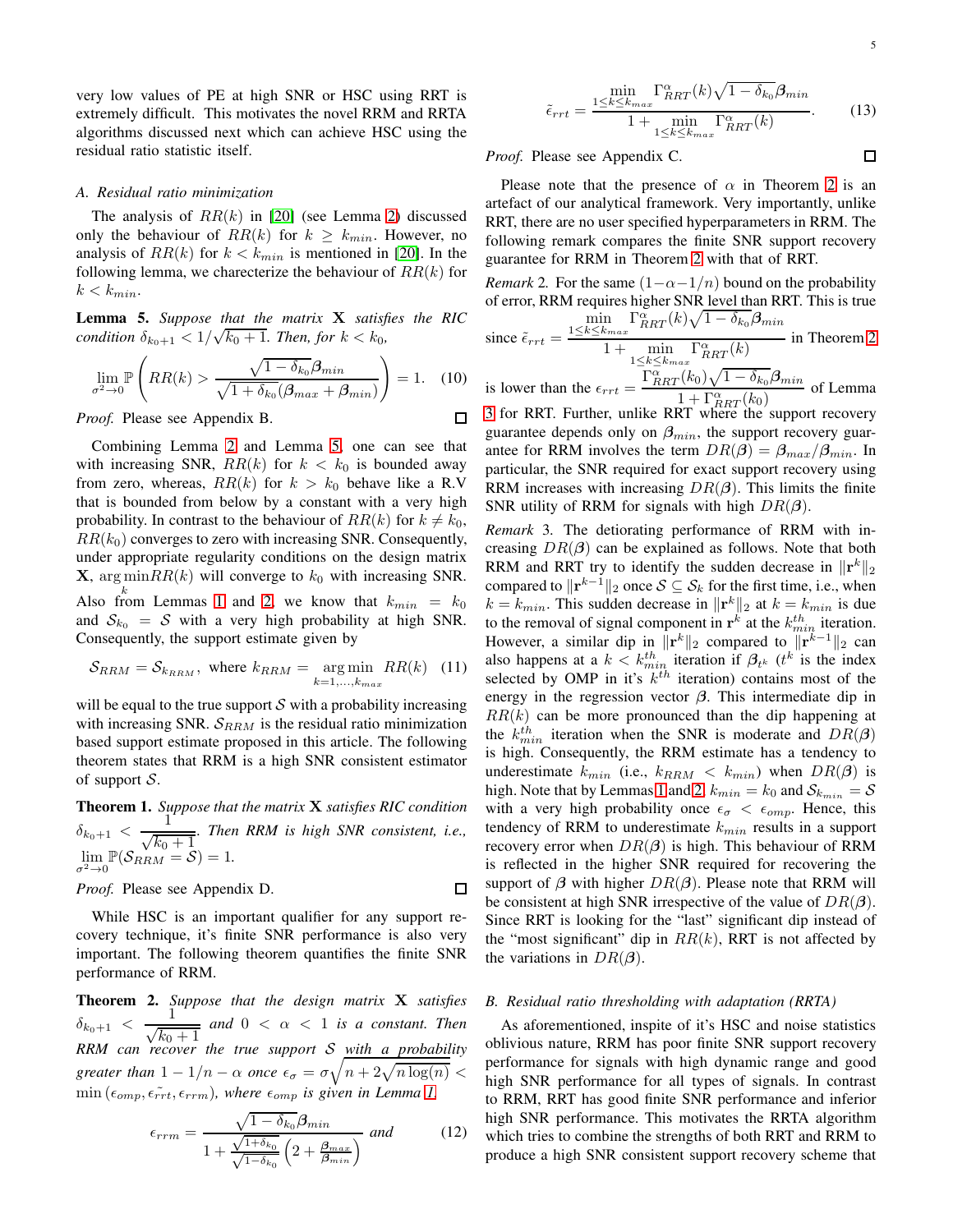also has good finite SNR performance. Recall from Lemma [2](#page-3-0) that when the matrix **X** satisfies the RIC condition  $\delta_{k_0+1}$  < 1  $\sqrt{k_0+1}$  $\equiv$ , then the minimum value of  $RR(k)$  decreases to zero with increasing SNR. Also recall that the reason for the high SNR inconsistency of RRT lies in our inability to adapt the RRT hyperparameter  $\alpha$  with respect to the operating SNR. In particular, for the high SNR consistency of RRT, we need to enable the adaptation  $\alpha \to 0$  as  $\sigma^2 \to 0$  without knowing  $\sigma^2$ . Even though  $\sigma^2$  is a parameter very difficult to estimate, given that the minimum value of  $RR(k)$  decreases to zero with increasing SNR or decreasing  $\sigma^2$ , it is still possible to adapt  $\alpha \rightarrow 0$  with increasing SNR by making  $\alpha$  a monotonically increasing function of  $\min RR(k)$ . This is the proposed RRTA technique which "adapts" the  $\alpha$  parameter in the RRT algorithm using  $\min_{k} RR(k)$ . The support estimate in RRTA can be formally expressed as

$$
S_{RRTA} = S_{k_{RRTA}}, \text{ where } k_{RRTA} = \max\{k : RR(k) < \Gamma_{RRT}^{\alpha*}
$$
\n
$$
\text{(14)}
$$
\n
$$
\text{and } \alpha^* = \min\left(PFD_{finite}, \min_{k} RR(k)^q\right) \tag{15}
$$

for some  $q > 0$  and  $PFD_{finite} > 0$ . RRTA algorithm has two user defined parameters, i.e.,  $PFD_{finite}$  and q which control the finite SNR and high SNR behaviours respectively.

We first discuss the choice of hyperparameter  $PFD_{finite}$ . Note that  $minRR(k)^{q}$  will take small values only at high SNR. Hence, with a choice of  $\alpha^* = \min \left( \mathit{PFD}_{finite}, \min_{k} \mathit{RR}(k)^q \right)$ , RRTA will operate like RRT with  $\alpha = PFD_{finite}^{k}$  in the low to moderate high SNR regime, whereas, RRTA will operate like RRT with  $\alpha = \min RR(k)^q$  in the high SNR regime. As discussed in Lemma [3,](#page-3-1) RRT with a date independent parameter  $\alpha$  can control the probability of false discovery (PFD) in the finite SNR regime within  $\alpha$ . Hence, the user specified value of  $PFD_{finite}$  specifies the maximum finite SNR probability of false discovery allowed in RRTA. This is a design choice. Following the empirical results and recommendations in [\[20\]](#page-12-16) we set this parameter to  $PFD_{finite} = 0.1$ .

As aforementioned, the choice of second hyperparameter  $q$ determines the high SNR behaviour of RRTA. The following theorem specifies the requirements on the hyperparameter  $q$ such that RRTA is a high SNR consistent estimator of the true support  $S$ .

<span id="page-5-0"></span>Theorem 3. *Suppose that the matrix satisfies RIP condition of order*  $k_0 + 1$  *and*  $\delta_{k_0+1} < 1/\sqrt{k_0+1}$ . Also suppose that  $\alpha^* = \min \left( \mathit{PFD}_{finite}, \argmin_{k} \mathit{RR}(k)^q \right)$  for some  $q > 0$ . *Then RRTA* is high SNR consistent, i.e.,  $\lim_{\sigma^2 \to 0} \mathbb{P}(S_{RRTA} = S)$  $S$ ) = 1 *for any fixed PFD<sub>finite</sub>* > 0 *once*  $n > k_0 + q$ *.* 

*Proof.* Please see Appendix D.

◻

*Remark* 4. Note that  $\alpha^*$ ∗ =  $\min\left(PFD_{finite}, \arg\min_{k}RR(k)^{q}\right)$  is a monotonic function of  $\argmin_{k} RR(k)$  at high SNR for all values of  $q > 0$ .

However, the rate at which  $\arg \min RR(k)^q$  decreases to zero increases with increasing values of  $q$ . The constriants  $q > 0$  and  $q < n - k_0$  ensures that  $\argmin_{n} RR(k)^q$  should decrease to zero at a rate that is not too high. A very small value of q implies that  $\arg \min RR(k)^q$  will be greater than  $PFD_{finite} = 0.1$  for the entire operating SNR range thereby denying RRTA the required SNR adaptation, whereas, a very large value of q implies that  $\arg \min RR(k)^q < 0.1$ even for low SNR. Operating RRT with a very low value of  $\alpha$  at low SNR results in inferior performance. Hence, the choice of  $q$  is important in RRTA. Through extensive numerical simulations, we observed that a value of  $q = 2$ delivers the best overall performance in the low and high SNR regimes. Such subjective choices are also involved in the noise variance aware HSC results developed in [\[14\]](#page-12-6).

 $R_{RRT}^{(\lambda)}$  as to be satisifed for the HSC of RRTA. Note that  $k_0$  is *Remark* 5. With the choice of  $q = 2$ , the constraint  $n > k_0 + 2$ unknown *a priori* and hence it is impossible to check the condition  $n > k_0 + 2$ . However, successfull sparse recovery using any sparse recovery technique requires  $k_0 < \lfloor \frac{n+1}{2} \rfloor$ or equivalently  $n > 2k_0 - 1$ . Note that  $2k_0 - 1 > k_0 + 2$ for all  $k_0 > 3$ . In addition to this, the regularity condition  $\delta_{k_0+1} < \frac{1}{\sqrt{k}}$  $\frac{1}{\sqrt{k_0+1}}$  required for sparse recovery using OMP will be satisfied in many widely used matrices  $X$  if  $n = O(k_0^2 \log(p))$ . Hence, the condition  $n > k_0 + 2$  will be satisfied automatically in all problems where OMP is expected to carry out successfull sparse recovery.

*Remark* 6*.* Note that the poor performance of RRM with increasing  $DR(\beta)$  is pronounced in the low to moderate SNR regime. Note that with  $q = 2$ , RRTA works exactly like RRT with  $\alpha = PFD_{finite} = 0.1$  in the low to moderate SNR regime. Since, RRT is not affected by the value of  $DR(\beta)$ , RRTA also will not be affected by high  $DR(\beta)$ .

*Remark* 7. Note that we are setting 
$$
\alpha^*
$$
 =  
min $\left(PFD_{finite}, \min_{k} RR(k)^q\right)$  instead of  $\alpha^*$  =  
min $RR(k)^q$ . This is to ensure that RRTA work as RRT

with parameter  $\alpha^* = PFD_{finite}$  when the SNR is in the small to moderate regime. In other words, this particular form of  $\alpha^*$  will help keep the values of  $\alpha$  motivated by HSC arguments applicable only at high SNR and values of  $\alpha$  motivated by finite SNR performance applicable to finite SNR situations.

Given the stochastic nature of the hyperparameter  $\alpha^*$  in RRTA, it is difficult to derive finite SNR guarantees for RRTA. However, numerical simulations given in Section IV indicate that RRTA delivers a performance very close to that of RRT with parameter  $\alpha = 0.1$  and OMP with *a priori* knowledge of  $k_0$  or  $\sigma^2$  in the low to moderately high SNR regime.

## *C. RRM and RRTA algorithms: A discussion*

In this section, we compare and contrast RRM and RRTA algorithms proposed in this article with the results and algorithms discussed in existing literature. These comparisons are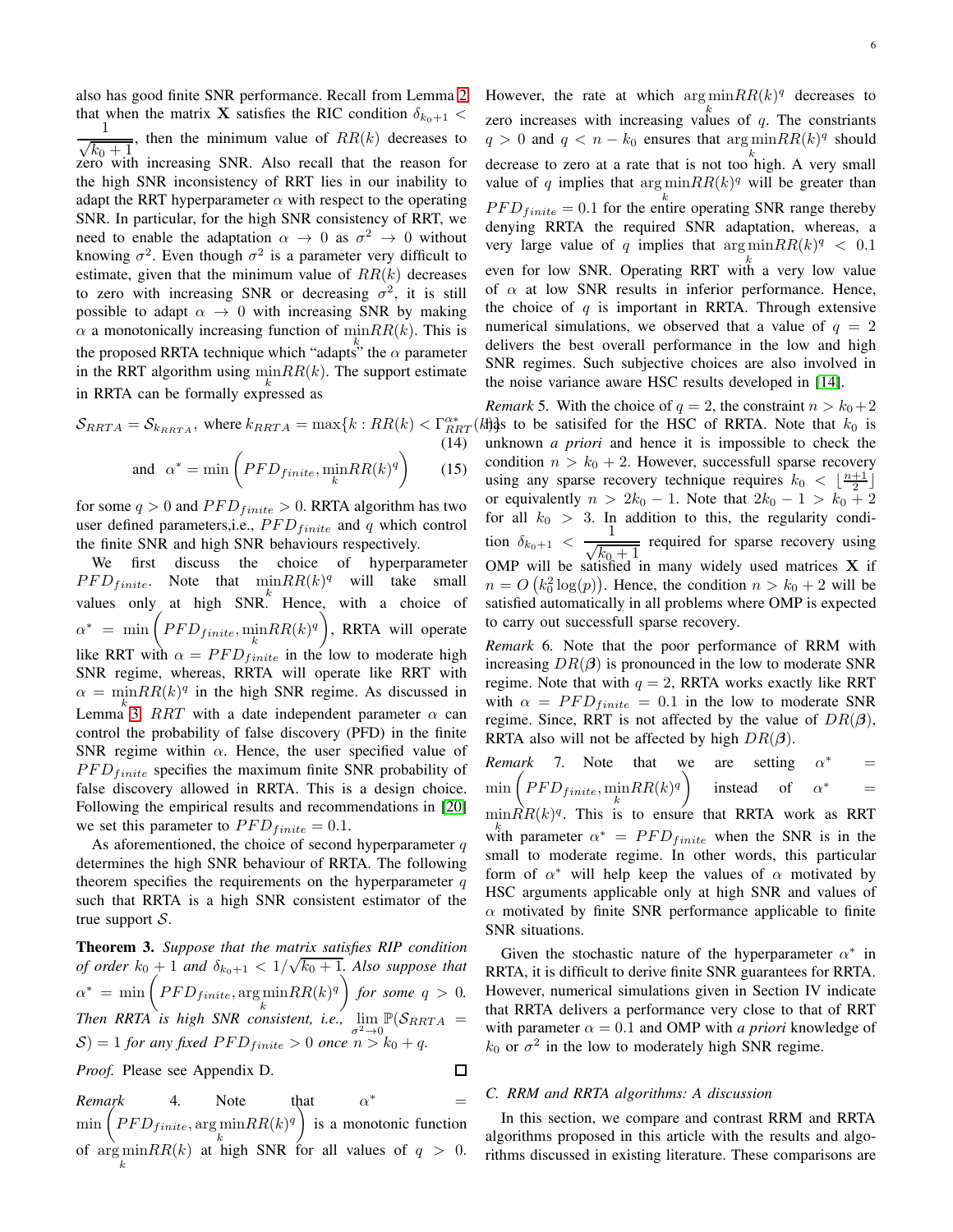organized as seperate remarks. We first compare the RRTA and RRM algorithms with exisiting algorithms.

*Remark* 8. Note that RRT has a user specified parameter  $\alpha$ which was set to  $\alpha = 0.1$  in [\[20\]](#page-12-16) based on finite sample estimation and support recovery performance. This choice of  $\alpha = 0.1$  is also carried over to RRTA which uses  $\alpha^* =$  $\min \left( PFD_{finite}, \min_{k} RR(k)^{q} \right)$  and  $PFD_{finite} = 0.1$ . In addition to this, RRTA also involves a hyperparameter  $q$ which is also set based on analytical results and empirical performance. In contrast, RRM does not involve any user specified parameter. Hence, while RRT and RRTA are signal and noise statistics oblivious algorithms, i.e., algorithms that does not require *a priori* knowledge of  $k_0$  or  $\sigma^2$  for efficient finite or high SNR operation, RRM is both signal and noise statistics oblivious and hyper parameter free. Recently, there has been a significant interest in the development of such hyper parameter free algorithms. Significant developments in this area of research include algorithms related to sparse inverse covariance estimator, *aka* SPICE [\[25\]](#page-12-22)–[\[29\]](#page-12-23), sparse Bayesian learning (SBL) [\[30\]](#page-12-24) etc. However, to the best of our knowledge, no explict finite sample and finite SNR support recovery guarantees are developed for SPICE, it's variants or SBL. The HSC of these algorithms are also not discussed in literature. In contrast, RRM is a hyper parameter free algorithm which is high SNR consistent. Further, RRM has explicit finite sample and finite SNR support recovery guarantees. Also, for signals with low dynamic range, the performance of RRM is shown analytically to be comparable with OMP having *a priori* knowledge of  $k_0$  or  $\sigma^2$ .

*Remark* 9*.* As aforementioned, all previous literature regarding HSC in low dimensional and high dimensional regression models were applicable only to situations where the noise variance  $\sigma^2$  is known *a priori* or easily estimable. In contrast, RRM and RRTA can achieve high SNR consistency in underdetermined regression models even without requiring an estimate of  $\sigma^2$ . To the best of our knowledge, RRM and RRTA are the first and only noise statistics oblivious algorithms that are shown to be high SNR consistent in underdetermined regression models.

*Remark* 10*.* The HSC results developed in this article rely heavily on the bound  $\mathbb{P}(RR(k) > \Gamma_{RRT}^{\alpha}(k), \forall k > k_{min}) \ge$  $1 - \alpha$  in Lemma [2.](#page-3-0) This bound is valid iff the support sequence  $S_k$  is monotonic, i.e.,  $S_k \subset S_{k+1}$ . Unfortunately, the support sequences produced by sparse recovery algorithms like LASSO, SP, CoSaMP etc. are not monotonic. Hence, the RRT technique in [\[20\]](#page-12-16) and the RRM/RRTA techniques proposed in this article are not applicable to non monotonic algorithms like LASSO, SP, CoSaMP etc. Developing versions of RRT, RRM and RRTA that are applicable to non monotonic algorithms like LASSO, CoSaMP, SP etc. is an important direction for future research.

Next we discuss the matrix regularity conditions involved in deriving RRTA and RRM algorothms.

*Remark* 11*.* Please note that the HSC of RRM and RRTA are derived assuming only the existence of a matrix regularity condition which ensures that  $\mathcal{S}_{k_0} = \mathcal{S}$  once  $\|\mathbf{w}\|_2 \leq \epsilon$  for some  $\epsilon > 0$ . RIC based regularity conditions are used in this article because they are the most widely used in analysing OMP. However, two other regularity conditions, viz., mutual incoherence condition (MIC) and exact recovery condition (ERC) are also used for analysing OMP. The mutual incoherence condition  $\mu_{\mathbf{X}} = \max_{j \neq k} |\mathbf{X}_j^T \mathbf{X}_k| < \frac{1}{2k_0}$  $\frac{1}{2k_0 - 1}$  along with  $\|\mathbf{w}\|_2 \leq \frac{\boldsymbol{\beta}_{min}(1-(2k_0-1)\mu_{\mathbf{X}})}{2}$  $\frac{2\pi}{2}$  implies that  $S_{k_0} = S$ . Similarly, the exact recovery condition (ERC) max  $\max_{j \notin \mathcal{S}} \lVert \mathbf{X}_{\mathcal{S}}^{\mathsf{T}} \mathbf{X}_{j} \rVert_1 < 1$ along with  $\|\mathbf{w}\|_2 \leq \frac{\boldsymbol{\beta}_{min}\lambda_{min}(1 - \|\mathbf{X}_{\mathcal{S}}^\intercal\mathbf{X}_{j}\|_1)}{2}$  $\frac{2}{2}$  and DDTA and DDM are that  $S_{k_0} = S$  [\[17\]](#page-12-19). Consequently, both RRTA and RRM are high SNR consistent once MIC or ERC are satisfied.

*Remark* 12*.* When the matrix is generated by randomly sampling from a  $\mathcal{N}(0, 1)$  distribution, then for every  $\delta \in (0, 0.36)$ ,  $n \ge ck_0 \log \left(\frac{\dot{p}}{\delta}\right)$ where  $c \leq 20$  is a constant ensures that  $S_{k_0} = S$  with a probability greater than  $1-2\delta$  (when  $\mathbf{w} = \mathbf{0}_n$ ) [\[18\]](#page-12-14). Hence, even in the absence of noise w, there is a fixed probability  $\approx 2\delta$  that  $S_{k_0} \neq S$ . This result implies that even OMP running exactly  $k_0$  iterations cannot recover the true support with arbitrary high probability as  $\sigma^2 \to 0$  in such situations. Consequently, no OMP based scheme can be HSC when the matrix is randomly generated. However, numerical simulations indicate that the PE of RRM/RRTA and OMP with *a priori* knowledge of  $k_0$  match at high SNR, i.e., RRM achieves the best possible performance that can be delivered by OMP.

## IV. NUMERICAL SIMULATIONS

In this section, we numerically verify the HSC results derived for RRM and RRTA. We also evaluate and compare the finite SNR performance of RRM and RRTA with respect to other popular OMP based support recovery schemes. We consider two models for the design matrix X. Model 1 has  $\mathbf{X} = [\mathbf{I}_n, \mathbf{H}_n] \in \mathbb{R}^{n \times 2n}$ , i.e., **X** is formed by the concatenation of a  $n \times n$  identity matrix and a  $n \times n$  Hadamard matrix. This matrix has  $\mu$ **x** =  $\frac{1}{\sqrt{2}}$  $\frac{1}{\sqrt{n}}$  [\[31\]](#page-12-25). Consequently, this matrix satisfies the MIC  $\mu_{\mathbf{X}} < \frac{1}{2l}$  $\frac{1}{2k_0-1}$  for all vectors  $\beta \in \mathbb{R}^{2n}$ with sparsity  $k_0 \leq \lfloor \frac{1+\sqrt{n}}{2} \rfloor$  $\frac{\sqrt{n}}{2}$ . Model 2 is a  $n \times p$  random matrix formed by sampling the entries independently from a  $\mathcal{N}(0, 1/n)$  distribution. For a given sparsity  $k_0$ , this matrix satisfies  $S_{k_0} = S$  at high SNR with a high probability whenever  $k_0 = O(\frac{n}{\log(p)})$ . Please note that there is a nonzero probability that a random matrix fails to satisfy the regularity conditions required for support recovery. Hence, no OMP scheme is expected to be high SNR consistent in matrices of model 2. In both cases the dimensions are set as  $n = 32$ and  $p = 2n = 64$ .

Next we discuss the regression vector  $\beta$  used in our experiments. The support S is obtained by randomly sampling  $k_0$ entries from the set  $\{1, 2, \ldots, p\}$ . Sparsity level  $k_0$  is fixed at  $k_0 = 3$ . Since the performance of RRM is influenced by  $DR(\beta)$ , we consider two types of regression vectors  $\beta$  in our experiments with significantly different values of  $DR(\beta)$ . For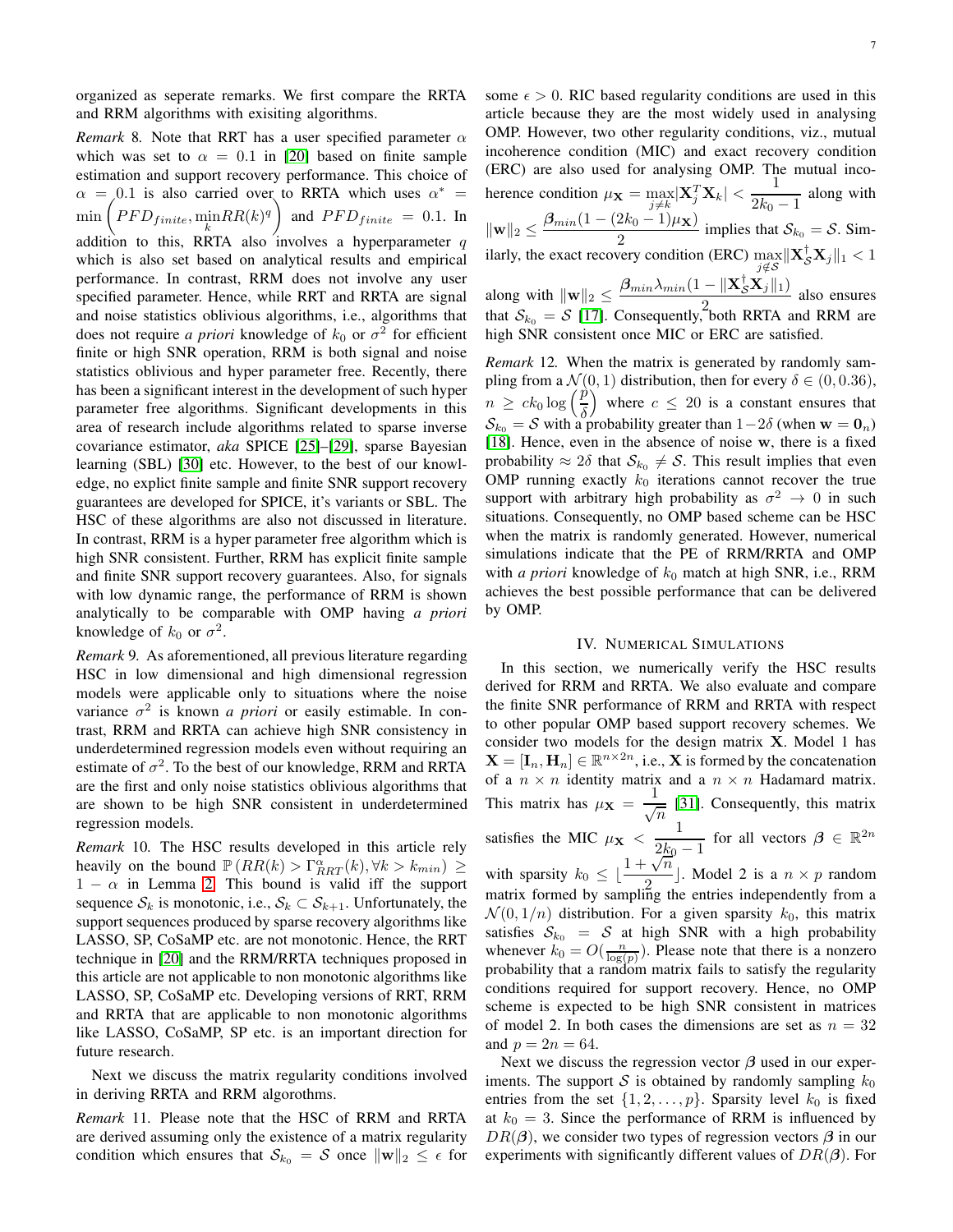<span id="page-7-0"></span>

Fig. 1: Performance of RRM/RRTA when  $DR(\beta)$  is low.

<span id="page-7-1"></span>

Fig. 2: Performance of RRM/RRTA when  $DR(\beta)$  is high.

the first type of  $\beta$ , the non zero entries are randomly assigned  $\pm 1$ . When  $\beta_i = \pm 1$  for  $j \in S$ ,  $DR(\beta)$  is at it's lowest value, i.e., one. For the second type of  $\beta$ , the non zero entries are sampled from the set  $\{1, 1/3, \ldots, 1/3^{k_0-1}\}\$  without resampling. Here the dynamic range  $DR(\beta) = 3^{k_0-1} = 9$  is very high. All results presented in this section are obtained after performing  $10<sup>4</sup>$  Monte carlo iterations.

## *A. Algorithms under consideration*

Figures [1](#page-7-0)[-3](#page-8-0) present the  $PE$  versus  $SNR$  curves for the four possible combinations of design matrix/regression vectors discussed earlier. OMP $(k_0)$  in Fig [1-](#page-7-0)[3](#page-8-0) represent the OMP scheme that performs exactly  $k_0$  iterations. OMP with residual power stopping condition (RPSC) stops iterations once  $\|\mathbf{r}^{(k)}\|_2 \leq$  $\sigma\Gamma_1$ . RPSC in Fig[.1-](#page-7-0)[2](#page-7-1) represent this scheme with  $\Gamma_1$  =

 $\sqrt{n + 2\sqrt{n \log(n)}}$  [\[17\]](#page-12-19). OMP with residual correlation stopping condition (RCSC) stops iterations  $\|\mathbf{X}^T\mathbf{r}^{(k)}\|_{\infty} \leq \sigma \Gamma_2$ . RCSC in Fig[.1](#page-7-0)[-2](#page-7-1) represent this scheme with  $\Gamma_2 = \sqrt{2 \log(p)}$ . RPSC-HSC and RCSC-HSC represent RPSC and RCSC with  $\Gamma_1 = \frac{1}{1}$  $\sigma^\eta$  $\sqrt{n+2\sqrt{n\log(n)}}$  and  $\Gamma_2 = \frac{1}{n}$  $rac{1}{\sigma_{\text{BS}}} \sqrt{2 \log(p)}$  respectively [\[17\]](#page-12-19). By Lemma [1,](#page-2-0) both RPSC-HSC and RCSC-HSC are high SNR consistent once  $0 < \eta < 1$  [\[14\]](#page-12-6). In our simulations, we set  $\eta = 0.1$  as suggested in [\[14\]](#page-12-6). RRT( $\alpha$ ) in Fig[.1-](#page-7-0)[2](#page-7-1) represent RRT with  $\alpha = 0.1$  and  $\alpha = 0.01$ . RRTA in Fig[.1-](#page-7-0)[2](#page-7-1) represent RRTA with  $\alpha^* = \min(0.1, \min RR(k)^2)$ , i.e., the parameters  $PFD_{finite}$  and q are set to 0.1 and 2 respectively. RRTA $(q =)$  in Fig[.3](#page-8-0) represents RRTA with  $\alpha^* = \min(0.1, \min_k RR(k)^q).$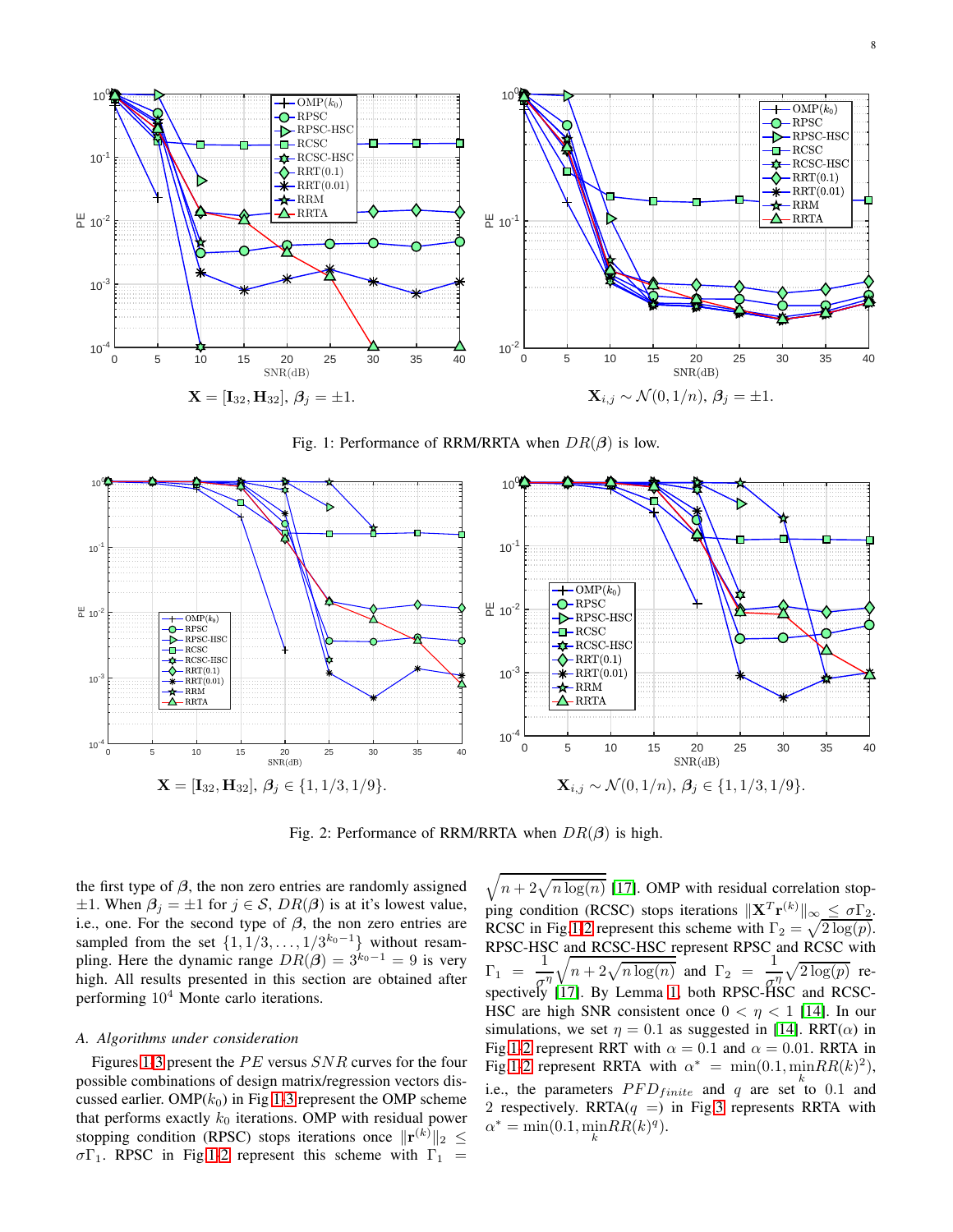<span id="page-8-0"></span>

Fig. 3: Effect of  $q$  on the RRTA performance.

# *B. Comparison of RRM/RRTA with existing OMP based support recovery techniques*

Fig[.1](#page-7-0) presents the PE performance of algorithms when  $DR(\beta)$  is low. When the condition  $\mu_X < \frac{1}{2\beta}$  $\frac{1}{2k_0 - 1}$  is met, one can see from Fig[.1](#page-7-0) that the PE of RRM, RRTA, RCSC-HSC, RPSC-HSC and  $OMP(k_0)$  decreases to zero with increasing SNR. This validates the claims made in Lemma [1,](#page-2-0) Theorem [1](#page-4-2) and Theorem [3.](#page-5-0) Please note that unlike  $\text{OMP}(k_0)$  which has *a priori* knowledge of  $k_0$  and RCSC-HSC and RPSC-HSC with *a priori* knowledge of  $\sigma^2$ , RRM and RRTA achieve HSC without having *a priori* knowledge of either signal or noise statistics. OMP $(k_0)$  achieves the best PE performance, whereas, the performance of other schmes are comparable to each other in the low to moderate SNR. This validates the claim made in Theorem [2](#page-4-1) that RRM performs similar to the noise statistics aware OMP schemes when  $DR(\beta)$  is low. However, at high SNR, the rate at which the PE of RRTA converges to zero is lower than the rate at which the PE of RRM, RPSC-HSC etc. decrease to zero. PE of RPSC, RCSC and RRT are close to  $OMP(k_0)$  at low SNR. However, the PE versus SNR curves of these algorithms exhibit a tendency to floor with increasing SNR resulting in high SNR inconsistency. When the design matrix  $X$  is randomly generated, no OMP based scheme achieves HSC. However, the PE level at which RRTA, RRM etc. floor is same as the PE level at which  $OMP(k_0)$ , RPSC-HSC and RCSC-HSC floor. In other words, when HSC is not achievable, RRTA and RRM will deliver a high SNR PE performance similar to the signal and noise statistics aware OMP schemes.

Next we consider the performance of algorithms when  $DR(\beta)$  is high. Comparing Fig[.1](#page-7-0) and Fig[.2,](#page-7-1) one can see that the  $PE$  versus SNR curves for all algorithms shift towards the high SNR region with increasing  $DR(\beta)$ . Note that for a fixed SNR,  $\beta_{min}/\sigma$  decreases with increasing  $DR(\beta)$ . Since all OMP based schemes require  $\beta_{min}/\sigma$  to be sufficiently high, the relatively poor performance with increasing  $DR(\beta)$ is expected. However, as one can see from Fig[.2,](#page-7-1) the deterioration in performance with increasing  $DR(\beta)$  is very severe in RRM compared to other OMP based algorithms. This verifies the finite sample results derived in Theorem [2](#page-4-1) for RRM which states that RRM has poor finite SNR performance when  $DR(\beta)$  is high. Note that the performance of RRTA with increased  $DR(\beta)$  is similar to that of OMP( $k_0$ ), RPSC, RCSC etc. in the finite SNR regime. This implies that unlike RRM, the performance of RRTA depends only on  $\beta_{min}$  and not  $DR(\beta)$ .

## *C. Effect of parameter* q *on RRTA performance*

Theorem [3](#page-5-0) states that RRTA with all values of  $q$  satisfying  $0 < q < n - k_0$  are high SNR consistent. However, the finite SNR performance of RRTA with different values of  $q$  will be different. In Fig[.3,](#page-8-0) we evaluate the performance of RRTA for different values of  $q$ . As one can see from Fig[.3,](#page-8-0) the rate at which PE decreases to zero with increasing SNR becomes faster with the increase in  $q$ . The rate at which the PE of RRTA with  $q = 10$  decreases to zero is similar to the steep decrease seen in the PE versus SNR curves of signal and noise statistics aware schemes like  $OMP(k_0)$ , RPSC-HSC, RCSC-HSC etc. In contrast, the rate at which the PE of RRTA with  $q = 1$  decreases to zero is not steep. RRTA with  $q = 2$  exhibit a much steeper PE versus SNR curve. However, as one can see from the R.H.S of Fig[.3,](#page-8-0) the finite SNR performance of RRTA with  $q = 1$  and  $q = 2$  is better than that of RRTA with  $q = 5$ ,  $q = 10$  etc. In other words, RRTA with a larger value of  $q$  can potentially yield a better PE than RRTA with a smaller value of q in the high SNR regime. However, this come at the cost of an increased PE in the low to medium SNR regime. Since the objective of any good HSC scheme should be to achieve HSC while guaranteeing good finite SNR performance, one can argue that  $q = 2$  is a good design choice for the hyperparameter in RRTA.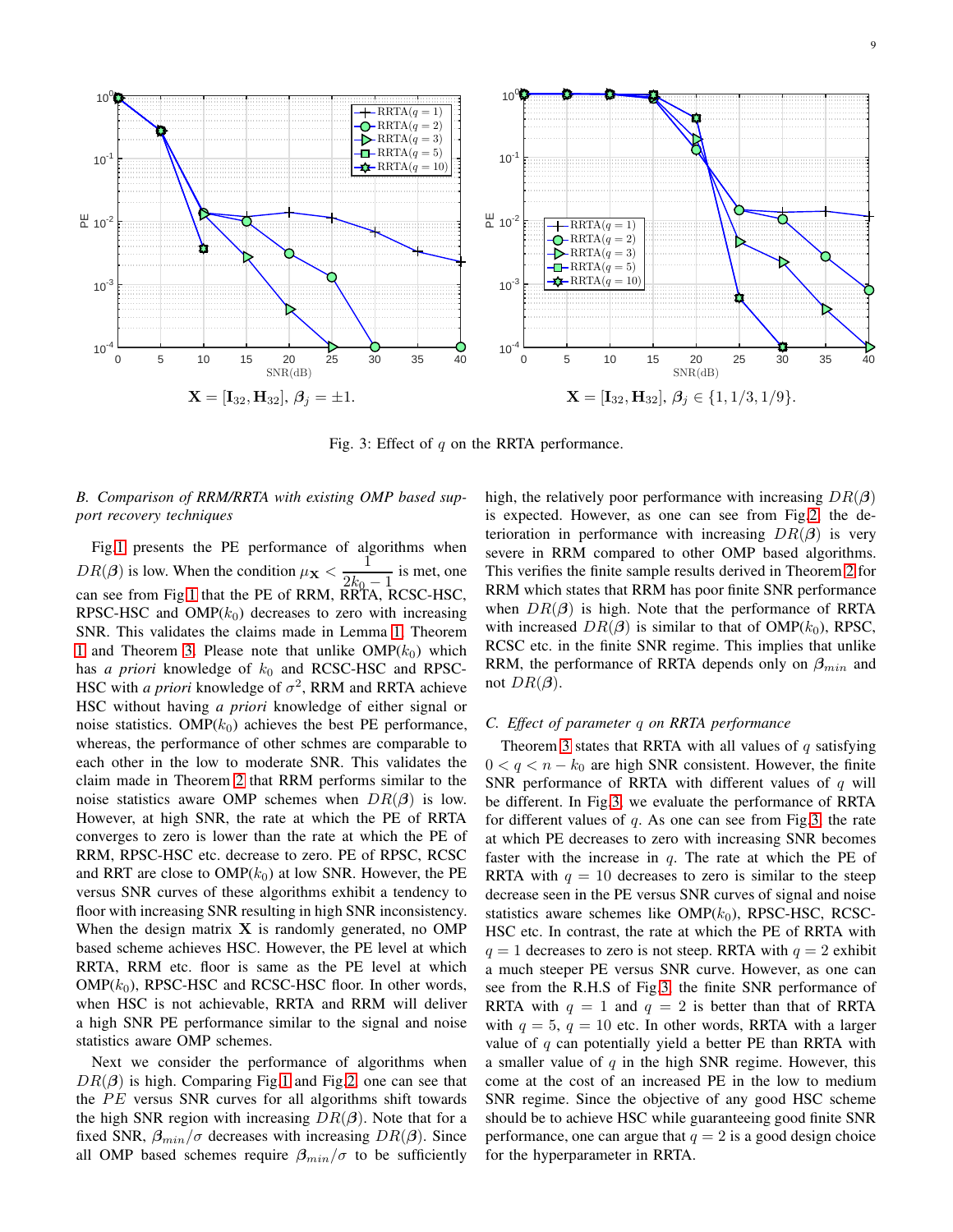## V. CONCLUSION

This article proposes two novel techniques called RRM and RRTA to operate OMP without the *a priori* knowledge of signal sparsity or noise variance. RRM is hyperparameter free in the sense that it does not require any user specified tuning parameters, whereas, RRTA involve hyperparameters. We analytically establish the HSC of both RRM and RRTA. Further, we also derive finite SNR guarantees for RRM. Numerical simulations also verify the HSC of RRM and RRTA. RRM and RRTA are the first signal and noise statistics oblivious techniques to report HSC in underdetermined regression models.

#### APPENDIX A: PROOF OF LEMMA [4](#page-3-2)

*Proof.* The event  $S_{RRT} \supset S$  in RRT estimate  $k_{RRT} =$  $\max\{k : RR(k) < \Gamma_{RRT}^{\alpha}(k)\}\$ is true once  $\exists k > k_{min}$  such that  $RR(k) < \Gamma_{RRT}^{\alpha}(k)$ . Hence,

<span id="page-9-0"></span>
$$
\mathbb{P}(\mathcal{S}_{RRT} \supset \mathcal{S}) \ge \mathbb{P}\left(\bigcup_{k > k_{min}} \{RR(k) < \Gamma_{RRT}^{\alpha}(k)\}\right). \tag{16}
$$

One can further bound [\(16\)](#page-9-0) as follows.

<span id="page-9-1"></span>
$$
\mathbb{P}(\mathcal{S}_{RRT} \supset \mathcal{S}) \stackrel{(a)}{\geq} \mathbb{P}(\{RR(k_{min}+1) < \Gamma_{RRT}^{\alpha}(k_{min}+1)\})
$$
\n
$$
\stackrel{(b)}{\geq} \mathbb{P}(\{RR(k_{min}+1) < \Gamma_{RRT}^{\alpha}(k_{min}+1)\} \cap \{k_{min} = k_0\})
$$
\n
$$
= \mathbb{P}(\{RR(k_{min}+1) < \Gamma_{RRT}^{\alpha}(k_{min}+1)\}|\{k_{min} = k_0\})
$$
\n
$$
\mathbb{P}(k_{min} = k_0).
$$
\n(17)

(a) of [17](#page-9-1) follows from the union bound  $\mathbb{P}(A\cup B) \ge \mathbb{P}(A)$  and (b) follows from the intersection bound  $\mathbb{P}(A \cap B) \leq \mathbb{P}(A)$ . Following the proof of Theorem 1 in [\[20\]](#page-12-16), we know that conditional on  $k_{min} = j$ , for each  $k > j$ ,  $RR(k) < Z_k$ where  $Z_k \sim \mathbb{B}(\frac{n-k}{2}, \frac{1}{2})$ . Applying this distributional result in  $\mathbb{P}\left(\left\{RR(k_{min}+1) < \Gamma_{RRT}^{\alpha}(k_{min}+1)\right\}\right)$  gives

<span id="page-9-2"></span>
$$
\mathbb{P}\left(\{RR(k_{min}+1) < \Gamma_{RRT}^{\alpha}(k_{min}+1)\}\right) \\
\geq \mathbb{P}\left(\{Z_{k_0+1} < \Gamma_{RRT}^{\alpha}(k_0+1)\}\right) \\
= F_{\frac{n-k_0-1}{2},\frac{1}{2}}\left(\Gamma_{RRT}^{\alpha}(k_0+1)\right) \\
= F_{\frac{n-k_0-1}{2},\frac{1}{2}}\left(F_{\frac{n-k_0-1}{2},\frac{1}{2}}\left(\frac{\alpha}{k_{max}(p-k_0)}\right)\right) \\
= \frac{\alpha}{k_{max}(p-k_0)}\n\tag{18}
$$

Using Lemma [1,](#page-2-0) we know that  $k_{min} = k_0$  once  $\|\mathbf{w}\|_2 \leq$  $\epsilon_{omp}$ . Hence,  $\mathbb{P}(k_{min} = k_0) \geq \mathbb{P}(\|\mathbf{w}\|_2 \leq \epsilon_{omp})$ . Since  $\mathbf{w} \stackrel{P}{\rightarrow} \mathbf{0}_n$  as  $\sigma^2 \rightarrow 0$  for  $\mathbf{w} \sim \mathcal{N}(\mathbf{0}_n, \sigma^2 \mathbf{I}_n)$ , we have  $\lim_{n\to\infty} \mathbb{P}(\|\mathbf{w}\|_2 \leq \epsilon_{omp}) = 1$  and  $\lim_{n\to\infty} \mathbb{P}(k_{min} = k_0) = 1$ .  $\sigma^2 \to 0$ <br>Substituting  $\lim_{\sigma^2 \to 0} \mathbb{P}(k_{min} = k_0) = 1$  and [\(18\)](#page-9-2) in [\(17\)](#page-9-1) gives  $\lim_{\sigma^2 \to 0} \mathbb{P}(\mathcal{S}_{RRT} \supset \mathcal{S}) \geq \frac{\alpha}{k_{max}(p-k_0)}.$ 

## APPENDIX B: PROOF OF LEMMA [5](#page-4-0)

*Proof.* By Lemma [1,](#page-2-0) we have  $k_{min} = k_0$  and  $S_{k_0} = S$ once  $\|\mathbf{w}\|_2 \leq \epsilon_{omp}$ . This along with the monotonicity of  $\mathcal{S}_k$ implies that  $S_k \subset S$  for each  $k < k_0$ . We analyse  $RR(k)$ assuming that  $\|\mathbf{w}\|_2 \leq \epsilon_{omp}$ . Applying the triangle inequality  $\|\mathbf{a} + \mathbf{b}\|_2 \leq \|\mathbf{a}\|_2 + \|\mathbf{b}\|_2$ , the reverse triangle inequality  $\|\mathbf{a} + \mathbf{b}\|_2 \ge \|\mathbf{a}\|_2 - \|\mathbf{b}\|_2$  and the bound  $\|(\mathbf{I}_n - \mathbf{P}_k)\mathbf{w}\|_2 \le$  $\|\mathbf{w}\|_2$  to  $\|\mathbf{r}^k\|_2 = \|(\mathbf{I}_n - \mathbf{P}_k)\mathbf{X}\boldsymbol{\beta} + (\mathbf{I}_n - \mathbf{P}_k)\mathbf{w}\|_2$  gives

<span id="page-9-4"></span>
$$
\|(\mathbf{I}_n - \mathbf{P}_k)\mathbf{X}\boldsymbol{\beta}\|_2 - \|\mathbf{w}\|_2 \le \|\mathbf{r}^k\|_2 \le \|(\mathbf{I}_n - \mathbf{P}_k)\mathbf{X}\boldsymbol{\beta}\|_2 + \|\mathbf{w}\|_2.
$$
\n(19)

Let  $u^k = S/S_k$  denotes the indices in S that are not selected after the  $k^{th}$  iteration. Note that  $\mathbf{X}\boldsymbol{\beta} = \mathbf{X}_{\mathcal{S}}\boldsymbol{\beta}_{\mathcal{S}} = \mathbf{X}_{\mathcal{S}_k}\boldsymbol{\beta}_{\mathcal{S}_k} +$  ${\bf X}_{nk}\boldsymbol{\beta}_{nk}$ . Since,  ${\bf I}_n-{\bf P}_k$  projects orthogonal to the column space  $span(\mathbf{X}_{\mathcal{S}_k})$ ,  $(\mathbf{I}_n - \mathbf{P}_k)\mathbf{X}_{\mathcal{S}_k}\mathcal{B}_{\mathcal{S}_k} = \mathbf{0}_n$ . Hence,  $(\mathbf{I}_n - \mathbf{P}_k)\mathbf{X}_{\mathcal{S}_k}\mathcal{B}_{\mathcal{S}_k}$  $(\mathbf{P}_k)\mathbf{X}\boldsymbol{\beta} = (\mathbf{I}_n - \mathbf{P}_k)\mathbf{X}_{u^k}\boldsymbol{\beta}_{u^k}$ . Further,  $\mathcal{S}_k \subset \mathcal{S}$  implies that  $card(S_k) + card(u^k) = k_0$  and  $S_k \cap u^k = \phi$ . Hence, by Lemma 2 of [\[23\]](#page-12-20),

<span id="page-9-3"></span>
$$
\sqrt{1-\delta_{k_0}}\|\boldsymbol{\beta}_{u^k}\|_2 \leq \|(\mathbf{I}_n-\mathbf{P}_k)\mathbf{X}_{u^k}\boldsymbol{\beta}_{u^k}\|_2 \leq \sqrt{1+\delta_{k_0}}\|\boldsymbol{\beta}_{u^k}\|_2.
$$
\n(20)

Substituting [\(20\)](#page-9-3) in [\(19\)](#page-9-4) gives

<span id="page-9-6"></span>
$$
\sqrt{1-\delta_{k_0}}\|\boldsymbol{\beta}_{u^k}\|_2 - \|\mathbf{w}\|_2 \le \|\mathbf{r}^k\|_2 \le \sqrt{1+\delta_{k_0}}\|\boldsymbol{\beta}_{u^k}\|_2 + \|\mathbf{w}\|_2.
$$
\n(21)

Note that  $\beta_{u^{k-1}} = \beta_{u^{k}} + \beta_{u^{k-1}/u^{k}}$  after appending enough zeros in appropriate locations.  $\beta_{u^{k-1}/u^{k}}$  has only one non zero entry. Hence,  $\|\beta_{u^{k-1}/u^{k}}\|_2 \leq \beta_{max}$ . Applying triangle inequality to  $\beta_{u^{k-1}} = \beta_{u^{k}} + \beta_{u^{k-1}/u^{k}}$  gives the bound

<span id="page-9-5"></span>
$$
\|\beta_{u^{k-1}}\|_2 \le \|\beta_{u^k}\|_2 + \|\beta_{u^{k-1}/u^k}\|_2 \le \|\beta_{u^k}\|_2 + \beta_{max} (22)
$$

Applying [\(22\)](#page-9-5) and [\(21\)](#page-9-6) in  $RR(k)$  for  $k < k_0$  gives

<span id="page-9-7"></span>
$$
RR(k) = \frac{\|\mathbf{r}^{k}\|_{2}}{\|\mathbf{r}^{k-1}\|_{2}} \geq \frac{\sqrt{1 - \delta_{k_{0}}} \|\beta_{u^{k}}\|_{2} - \|\mathbf{w}\|_{2}}{\sqrt{1 + \delta_{k_{0}}} \|\beta_{u^{k-1}}\|_{2} + \|\mathbf{w}\|_{2}}
$$

$$
\geq \frac{\sqrt{1 - \delta_{k_{0}}} \|\beta_{u^{k}}\|_{2} - \|\mathbf{w}\|_{2}}{\sqrt{1 + \delta_{k_{0}}} \[\|\beta_{u^{k}}\|_{2} + \beta_{max}\] + \|\mathbf{w}\|_{2}}
$$
(23)

whenever  $\|\mathbf{w}\|_2 \leq \epsilon_{omp}$ . The R.H.S of [\(23\)](#page-9-7) can be rewritten as

<span id="page-9-8"></span>
$$
\frac{\sqrt{1 - \delta_{k_0}} ||\beta_{u^k}||_2 - ||\mathbf{w}||_2}{\sqrt{1 + \delta_{k_0}} ||\beta_{u^k}||_2 + \beta_{max} + ||\mathbf{w}||_2} = \frac{\sqrt{1 - \delta_{k_0}}}{\sqrt{1 + \delta_{k_0}}}
$$
\n
$$
\left(1 - \frac{\frac{||\mathbf{w}||_2}{\sqrt{1 - \delta_{k_0}}} + \frac{||\mathbf{w}||_2}{\sqrt{1 + \delta_{k_0}}} + \beta_{max}}{||\beta_{u^k}||_2 + \beta_{max} + \frac{||\mathbf{w}||_2}{\sqrt{1 + \delta_{k_0}}}}\right)
$$
\n(24)

From [\(24\)](#page-9-8) it is clear that the R.H.S of [\(23\)](#page-9-7) decreases with decreasing  $\|\beta_{u^k}\|_2$ . Note that the minimum value of  $\|\beta_{u^k}\|_2$ is  $\beta_{min}$  itself. Hence, substituting  $\|\beta_{u^k}\|_2 \geq \beta_{min}$  in [\(23\)](#page-9-7) gives

<span id="page-9-9"></span>
$$
RR(k) \ge \frac{\sqrt{1 - \delta_{k_0}} \beta_{min} - ||\mathbf{w}||_2}{\sqrt{1 + \delta_{k_0}} (\beta_{max} + \beta_{min}) + ||\mathbf{w}||_2},
$$
 (25)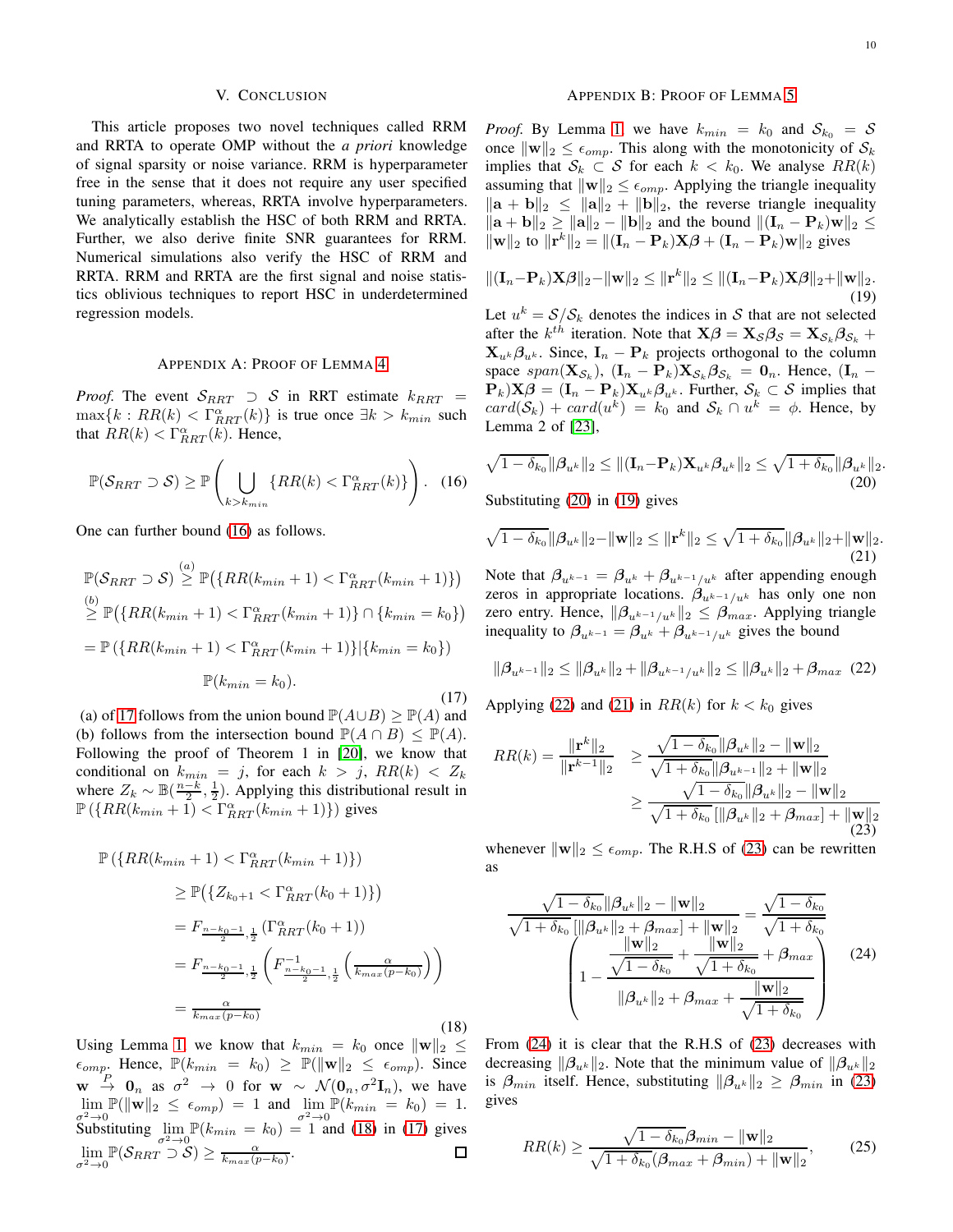$\forall k < k_0$  whenever  $\|\mathbf{w}\|_2 < \epsilon_{omp}$ . This along with the fact  $RR(k) > 0$  implies that

$$
RR(k) \ge \frac{\sqrt{1 - \delta_{k_0}} \beta_{min} - \|\mathbf{w}\|_2}{\sqrt{1 + \delta_{k_0}} (\beta_{max} + \beta_{min}) + \|\mathbf{w}\|_2} \mathcal{I}_{\{\|\mathbf{w}\|_2 \le \epsilon_{omp}\}},
$$
\n(26)

where  $\mathcal{I}_{\{\mathcal{E}\}}$  is the indicator function returning<br>one when the event  $\mathcal{E}$  occurs and zero otherwise. one when the event  $\mathcal{E}$  occurs and zero otherwise. Note that  $\|\mathbf{w}\|_2$  $\rightarrow$  0 as  $\sigma^2$  $\begin{array}{ccc} \stackrel{\mathcal{P}}{\rightarrow} & 0\ \sqrt{1-\delta_{k_0}}\bm{\beta}_{min}-\|\mathbf{w}\|_2 \end{array} \rightarrow \begin{array}{ccc} 0. & \text{This}\ \ \frac{\mathcal{P}}{\rightarrow} \end{array}$ implies  $\sqrt{1+\delta_{k_0}}(\boldsymbol{\beta}_{max}+\boldsymbol{\beta}_{min}) + \|\mathbf{w}\|_2$ P  $\rightarrow$  $\sqrt{}$  $-\,\delta_{k_0}\beta_{min}$ and  $\mathcal{I}_{\{\|\mathbf{w}\|_2 \leq \epsilon_{omp}\}}$ P → 1.

 $\sqrt{1+\delta_{k_0}}(\boldsymbol{\beta}_{max}+\boldsymbol{\beta}_{min})$ Substituting these bounds in [\(25\)](#page-9-9) one can obtain  $\mathbb{P}\left(RR(k) > \frac{\sqrt{1-\delta_{k_0}}\beta_{min}}{R} \right)$ 

$$
\lim_{\sigma^2 \to 0} \mathbb{P}\left(RR(k) > \frac{\sqrt{1 - o_{k_0}} \rho_{min}}{\sqrt{1 + \delta_{k_0}} (\beta_{max} + \beta_{min})}\right) = 1. \qquad \Box
$$

## APPENDIX C: PROOF OF THEOREM [2](#page-4-1)

*Proof.* For RRM support estimate  $S_{RRM} = S_{k_{RRM}}$  where  $k_{RRM} = \arg \min_{n} RR(k)$  to satisfy  $S_{RRM} = S$ , it is sufficient that the following four events  $A_1$ ,  $A_2$ ,  $A_3$  and  $A_4$  occur simultaneously.

$$
\mathcal{A}_1 = \{k_{min} = k_0\}.
$$
  
\n
$$
\mathcal{A}_2 = \{RR(k) > RR(k_0), \forall k < k_0\}.
$$
  
\n
$$
\mathcal{A}_3 = \{RR(k_0) < \min_{j=1,\ldots,k_{max}} \Gamma_{RRT}^{\alpha}(j)\}.
$$
  
\n
$$
\mathcal{A}_4 = \{RR(k) > \min_{j=1,\ldots,k_{max}} \Gamma_{RRT}^{\alpha}(j), \forall k > k_{min}\}.
$$
  
\nThis is explained as follows: Four 4, true in

This is explained as follows. Event  $A_1$  true implies that  $\mathcal{S}_{k_0} = \mathcal{S}$  and  $k_{min} = k_0$ .  $\mathcal{A}_1 \cap \mathcal{A}_2$  is true implies that  $k_{RRM} \geq$  $k_{min}$ , i.e.,  $k_{RRM}$  will not underestimate  $k_{min}$ . Event  $A_3 \cap A_4$ implies that  $RR(k_{min}) > RR(k)$  for all  $k > k_{min}$  which ensures that  $k_{RRM} \leq k_{min}$ , i.e.,  $k_{RRM}$  will not overestimate  $k_{min}$ . Hence,  $A_2 \cap A_3 \cap A_4$  implies that  $k_{RRM} = k_{min}$ . This together with  $A_1$  implies that  $k_{RRM} = k_0$  and  $S_{RRM} = S$ . Hence,  $\mathbb{P}(\mathcal{S}_{RRM} = \mathcal{S}) \geq \mathbb{P}(\mathcal{A}_1 \cap \mathcal{A}_2 \cap \mathcal{A}_3 \cap \mathcal{A}_4).$ 

By Lemma [1,](#page-2-0) it is true that  $A_1 = \{k_{min} = k_0\}$  is true once  $\|\mathbf{w}\|_2 \leq \epsilon_{omp}$ . Using the bound  $\sqrt{1-\delta_{k_0}} \|\boldsymbol{\beta}_{u^k}\|_2$  –  $\|\mathbf{w}\|_2 \leq \|\mathbf{r}^k\|_2 \leq \sqrt{1+\delta_{k_0}} \|\boldsymbol{\beta}_{u^k}\|_2 + \|\mathbf{w}\|_2$  from [\(21\)](#page-9-6) in the proof of Lemma [5](#page-4-0) and the fact that  $u_{k_0} = \emptyset$ , we have  $\|\mathbf{r}^{k_0}\|_2 \leq \frac{\|\mathbf{w}\|_2}{\|\mathbf{w}\|_2}$  and  $\|\mathbf{r}^{k_0-1}\|_2 \geq \sqrt{1-\delta_{k_0}} \|\boldsymbol{\beta}_{u^{k_0-1}}\|_2$  –  $\|\mathbf{w}\|_2 \geq \sqrt{1 - \delta_{k_0} \beta_{min}} - \|\mathbf{w}\|_2$ . Substituting these bounds in  $RR(k_0) = \frac{\|\mathbf{r}^{k_0}\|_2}{\|\mathbf{r}^{k_0-1}\|_2}$  $\frac{\|{\bf r}^{\top}^{\sigma}\|_2}{\|{\bf r}^{k_0-1}\|_2}$  gives

$$
RR(k_0) = RR(k_{min}) \le \frac{\|\mathbf{w}\|_2}{\sqrt{1 - \delta_{k_0}} \beta_{min} - \|\mathbf{w}\|_2},\tag{27}
$$

once  $\|\mathbf{w}\|_2 \leq \epsilon_{omp}$ . Hence the event  $\mathcal{A}_3$ , i.e.,  $RR(k_0)$  <  $\min_{k}$   $\Gamma_{RRT}^{\alpha}(j)$  is true once  $j=1,\ldots,k_{max}$ 

$$
\frac{\|\mathbf{w}\|_{2}}{\sqrt{1-\delta_{k_{0}}}\beta_{min} - \|\mathbf{w}\|_{2}} < \min_{j=1,...,k_{max}} \Gamma_{RRT}^{\alpha}(j)
$$
(28)

which in turn is true once  $\|\mathbf{w}\|_2 \leq \min(\epsilon_{omp}, \tilde{\epsilon}_{rrt}).$ 

Next we consider the event  $A_2$ . From [\(25\)](#page-9-9), we have  $RR(k) \geq$  $\sqrt{1-\delta_{k_0}}\boldsymbol{\beta}_{min}-\|\mathbf{w}\|_2$  $\frac{1}{\sqrt{1 + \delta_{k_0}}(\beta_{max} + \beta_{min}) + ||\mathbf{w}||_2}, \forall k < k_0$ whenever  $\|\mathbf{w}\|_2 < \epsilon_{omp}$ . Hence,  $RR(k_0) < \min_{k \le k_0} RR(k)$  is true once the lower bound  $\sqrt{1-\delta_{k_0}}\boldsymbol{\beta}_{min}-\|\mathbf{w}\|_2$  $\sqrt{1+\delta_{k_0}}(\beta_{max}+\beta_{min})+\|\mathbf{w}\|_2$ on  $RR(k)$  for  $k < k_0$  is higher than the upper bound  $\sqrt{1-\delta_{k_0}}\boldsymbol{\beta}_{min}-\|\mathbf{w}\|_2$  $\mathbf{w}$ ||2\_  $\overline{\phantom{m}}$  on  $RR(k_0)$ . This is true once  $\|\mathbf{w}\|_2 \leq \min(\epsilon_{omp}, \epsilon_{rrm})$ . Consequently, events  $\mathcal{A}_1 \cap \mathcal{A}_2 \cap \mathcal{A}_3$ occur simultaneously once  $\|\mathbf{w}\|_2 \leq \min(\epsilon_{omp}, \epsilon_{rrt}, \epsilon_{rrm}).$ Since  $\epsilon_{\sigma} = \sigma \sqrt{n+2\sqrt{n \log(n)}}$  satisfies  $\mathbb{P}(\|\mathbf{w}\|_2 \leq \epsilon_{\sigma}) \geq$  $1 - 1/n$ , it is true that  $\mathbb{P}(\mathcal{A}_1 \cap \mathcal{A}_2 \cap \mathcal{A}_3) \geq 1 - 1/n$  once  $\epsilon_{\sigma} \leq \min(\epsilon_{omp}, \epsilon_{rrt}, \epsilon_{rrm}).$ 

Next we consider the event  $A_4$ . Following Lemma [2,](#page-3-0) it is true that

$$
\mathbb{P}(RR(k) > \min_{j=1,\dots,k_{max}} \Gamma_{RRT}^{\alpha}(j), \forall k > k_{min})
$$
  
\n
$$
\geq \mathbb{P}(RR(k) > \Gamma_{RRT}^{\alpha}(k), \forall k > k_{min}) \geq 1 - \alpha,
$$
\n(29)

for all  $\sigma^2 > 0$ . Hence, the event  $\mathcal{A}_4$  occurs with probability atleast  $1 - \alpha$ ,  $\forall \sigma^2 > 0$ .

Combining all these results give  $\mathbb{P}(\mathcal{S}_{RRM} = \mathcal{S}) \geq 1$  –  $1/n - \alpha$  whenever  $\epsilon_{\sigma} \leq \min(\epsilon_{rrt}^*, \epsilon_{rrm}, \epsilon_{omp})$ .

$$
\Box
$$

,

## APPENDIX D: PROOF OF THEOREM [1](#page-4-2)

*Proof.* To prove that  $\lim_{\sigma^2 \to 0} \mathbb{P}(\mathcal{S}_{RRM} = \mathcal{S}) = 1$ , it is sufficient to show that for every fixed  $\delta > 0$ , there exists a  $\sigma_6^2 > 0$  such that  $\mathbb{P}(\mathcal{S}_{RRM} = \mathcal{S}) \ge 1 - \delta$  for all  $\sigma^2 < \sigma_{\delta}^2$ . Consider the events  $\{\mathcal{A}_j\}_{j=1}^4$  with the same definition as in Appendix C. Then  $\mathbb{P}(\mathcal{S}_{RRM} = \mathcal{S}) \geq \mathbb{P}(\mathcal{A}_1 \cap \mathcal{A}_2 \cap \mathcal{A}_3 \cap \mathcal{A}_4)$ . Let  $\delta > 0$  be any given number. Fix the alpha parameter  $\alpha = \frac{\delta}{2}$ . Applying Lemma [2](#page-3-0) with  $\alpha = \frac{\delta}{2}$  gives the bound

<span id="page-10-0"></span>
$$
\mathbb{P}(\mathcal{A}_4) = \mathbb{P}(RR(k) > \min_{j=1,\dots,k_{max}} \Gamma_{RRT}^{\frac{\delta}{2}}(j), \forall k > k_{min}) \ge 1 - \frac{\delta}{2}
$$
\n(30)

for all  $\sigma^2 > 0$ . Following the proof of Theorem [2,](#page-4-1) we have

 $\mathbb{P}(\mathcal{A}_1 \cap \mathcal{A}_2 \cap \mathcal{A}_3) \geq \mathbb{P}(\|\mathbf{w}\|_2 \leq \min(\epsilon_{rrm}, \tilde{\epsilon}_{rrt}, \epsilon_{omn})).$  (31)

Note that both  $\epsilon_{rrm} > 0$  and  $\epsilon_{omp} > 0$  are both independent of  $\alpha$  and hence  $\delta$ . At the same time,  $\tilde{\epsilon}_{rrt}$  =  $\min_{k \leq k}$   $\Gamma_{RRT}^{\alpha}(k)\sqrt{1-\delta_{k_0}}\boldsymbol{\beta}_{min}$  $1 < k \leq k_{max}$ 

 $\frac{1 + \min\limits_{1 \le k \le k_{max}} \Gamma^{\alpha}_{RRT}(k)}{1 + \min\limits_{1 \le k \le k_{max}} \Gamma^{\alpha}_{RRT}(k)}$  is dependent on  $\alpha$  and

hence  $\delta$ . Since  $\mathbb{B}(a, b)$  is a continuous random variable with support in  $(0,1)$ , for every  $z>0,$   $a>0$  and  $b>0$  ,  $F_{a,b}^{-1}(z)>0$ 0. Hence, for each  $\delta > 0$ ,  $\Gamma_{RRT}^{\frac{\delta}{2}}(k) > 0$  which implies that  $\tilde{\epsilon}_{rrt} > 0$ . This inturn implies that  $\min(\epsilon_{rrm}, \tilde{\epsilon}_{rrt}, \epsilon_{omp}) > 0$ . Note that  $\|\mathbf{w}\|_2 \xrightarrow{P} 0$  as  $\sigma^2 \to 0$ . This implies that for every fixed  $\delta > 0$ ,  $\exists \sigma^2(\delta) > 0$  such that

<span id="page-10-1"></span>
$$
\mathbb{P}(\mathcal{A}_1 \cap \mathcal{A}_2 \cap \mathcal{A}_3) \ge \mathbb{P} \left( \|\mathbf{w}\|_2 \le \min(\epsilon_{rrm}, \tilde{\epsilon}_{rrt}, \epsilon_{omp}) \right)
$$
  

$$
\ge 1 - \frac{\delta}{2}
$$
 (32)

for all  $\sigma^2 < \sigma^2(\delta)$ . Combining [\(30\)](#page-10-0) and [\(32\)](#page-10-1), one can obtain  $\mathbb{P}(\mathcal{A}_1 \cap \mathcal{A}_2 \cap \mathcal{A}_3 \cap \mathcal{A}_4) \ge 1 - \delta$  for all  $\sigma^2 < \sigma^2(\delta)$ . Since this is true for all  $\delta > 0$ , we have  $\lim_{\sigma^2 \to 0} \mathbb{P}(S_{RRM} = S) = 1$ .  $\Box$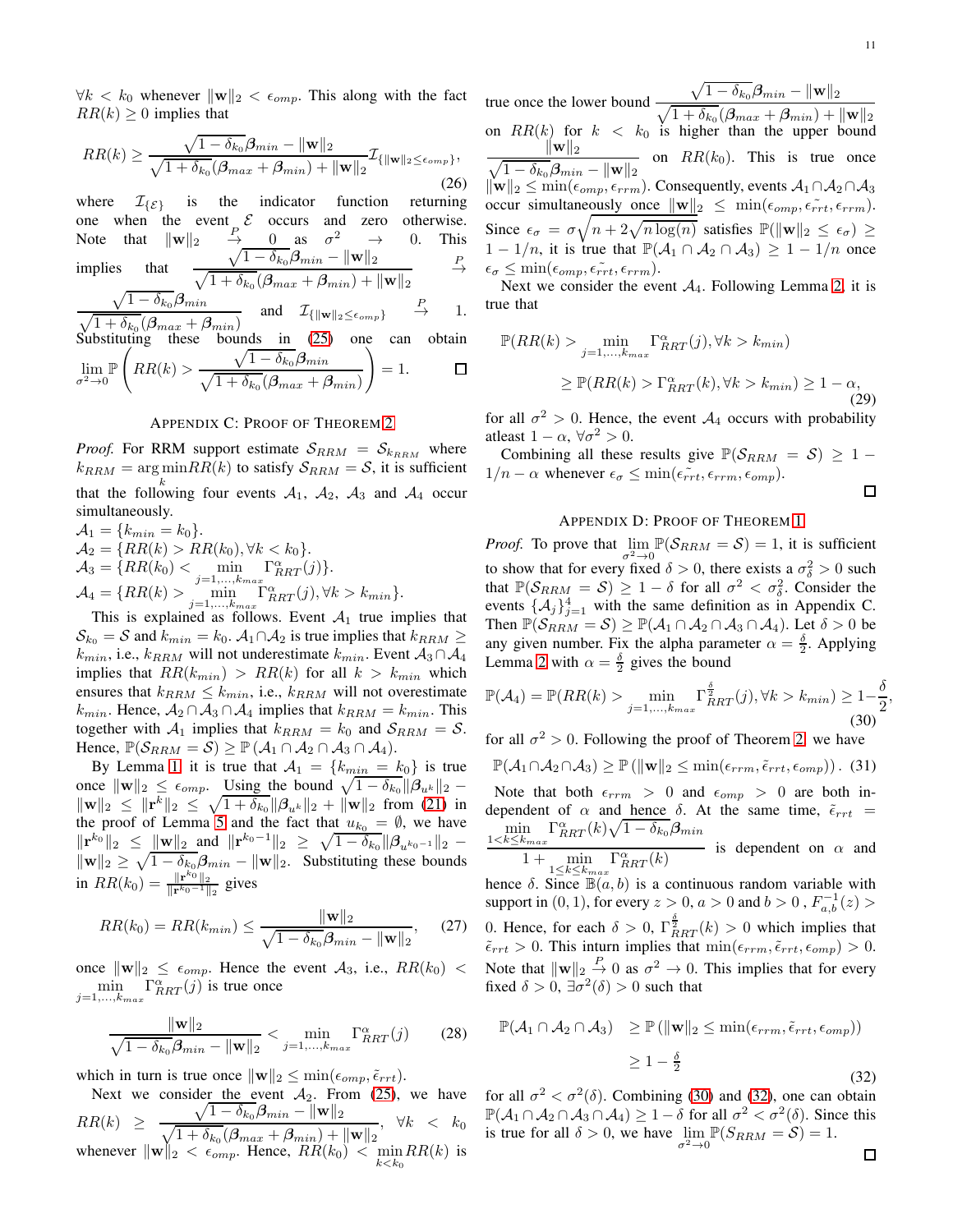## APPENDIX E: PROOF OF THEOREM [3](#page-5-0)

*Proof.* Define the events  $\mathcal{E}_1 = \{ \mathcal{S}_{k_0} = \mathcal{S} \} = \{ k_{min} = k_0 \},$  $\mathcal{E}_2 = \{RR(k_0) \leq \Gamma_{RRT}^{a^*}(k_0)\}$  and  $\mathcal{E}_3 = \{RR(k) > k_0\}$  $\Gamma_{RRT}^{\alpha^*}(k)$ ,  $\forall k > k_{min}$ . Event  $\mathcal{E}_1 \cap \mathcal{E}_2$  implies that the RRTA estimate  $k_{RRTA} = \max\{k : RR(k) < \Gamma_{RRT}^{\alpha^*}(k)\}\$  satisfies  $k_{RRTA} \geq k_{min}$ , whereas, the event  $\mathcal{E}_2 \cap \mathcal{E}_3$  implies that the RRTA estimate  $k_{RRTA} \leq k_{min}$ . Hence, Event  $\mathcal{E}_1 \cap \mathcal{E}_2 \cap \mathcal{E}_3$ implies that  $k_{RRTA} = k_{min} = k_0$  and  $S_{RRTA} = S$ . Hence  $\mathbb{P}(\mathcal{S}_{RRTA} = \mathcal{S}) \geq \mathbb{P}(\mathcal{E}_1 \cap \mathcal{E}_2 \cap \mathcal{E}_3).$ 

By Lemma [1,](#page-2-0)  $\mathcal{E}_1$  is true once  $\|\mathbf{w}\|_2 \leq \epsilon_{omp}$ . This along with  $\|\mathbf{w}\|_2 \stackrel{P}{\to} 0$  as  $\sigma^2 \to 0$  implies that  $\lim_{\sigma^2 \to 0} \mathbb{P}(\mathcal{E}_1) = 1$ . Next we consider  $\mathcal{E}_2$ . By the definition of  $\mathcal{E}_2^{\sigma^2 \to 0}$ 

$$
\mathbb{P}(\mathcal{E}_2) = \mathbb{P}\left(\frac{\Gamma_{RRT}^{\alpha^*}(k)}{\min_{k} RR(k)} \frac{\min_{k} RR(k)}{RR(k_0)} > 1\right) \tag{33}
$$

Following Theorem [1](#page-4-2) and it's proof, we know that  $\min_{k} RR(k) \stackrel{P}{\to} RR(k_0)$  as  $\sigma^2 \to 0$ . Hence,  $\min_k$ RR $(k)$  $RR(k_0)$  $\stackrel{P}{\to} 1$  as  $\sigma^2 \to 0$ . From Theorem [1,](#page-4-2) we also know that  $\min_k RR(k) \stackrel{P}{\to} 0$ as  $\sigma^2 \to 0$ . Since the function  $\alpha^*(x) = \min(PFD_{finite}, x^q)$ is continuous around  $x = 0$  for every  $q > 0$  and  $PFD_{finite} >$ 0, this implies<sup>[1](#page-11-1)</sup> that  $\alpha^* = \min(PFD_{finite}, \min_k RR(k)^q) \stackrel{P}{\rightarrow} 0$ as  $\sigma^2 \to 0$ .

<span id="page-11-2"></span>**Lemma 6.** For any function  $f(x) \rightarrow 0$  as  $x \rightarrow 0$ ,  $\Gamma_{RRT}^{f(x)}(k_0)/x \to \infty$  *as*  $x \to 0$  *once*  $f(x)^{\frac{2}{n-k_0}}/x^2 \to \infty$  *as*  $x \rightarrow 0$ .

 $\Box$ 

*Proof.* Please see Appendix F.

Please note that the function  $f(x) = \min(PFD_{finite}, x^q)$ satisfies  $f(x) \frac{2}{n-k_0}/x^2 \to \infty$  as  $x \to 0$  once  $2q/(n (k_0)$  < 2 which is true once  $n > k_0 + q$ . Since the function  $\alpha^* = f(RR(k)) = \min(PFD_{finite}, RR(k)^q)$  is continuous around zero and  $\min_{k} RR(k) \stackrel{P}{\rightarrow} 0$  as  $\sigma^2 \rightarrow$ 

0, 
$$
\frac{\Gamma_{RRT}^{\alpha^*}(k)}{\min_{k}RR(k)}
$$
  $\xrightarrow{P}$   $\infty$  as  $\sigma^2 \to 0$  once  $n > k_0 +$ 

q. Since 
$$
\frac{\Gamma_{RRT}^{\alpha^*}(k)}{\min_{k}RR(k)}
$$
  $\xrightarrow{P}$   $\infty$  and  $\frac{\min_{k}RR(k)}{RR(k_0)}$   $\xrightarrow{P}$  1,

we have 
$$
\lim_{\sigma^2 \to 0} \mathbb{P}\left(\frac{\Gamma_{RRT}^{\alpha^*}(k)}{\min_{k} RR(k)} \frac{\min_{k} RR(k)}{RR(k_0)} > 1\right) = 1
$$
 and  $\lim_{\sigma^2 \to 0} \mathbb{P}(\mathcal{E}_2) = 1.$ 

Next we consider the event  $\mathcal{E}_3$  =  $\{RR(k)$  >  $\Gamma_{RRT}^{\alpha^*}(k), \forall k > k_{min}$ . Please note that the bound  $\mathbb{P}(RR(k) > \Gamma_{RRT}^{\alpha}(k), \forall k > k_{min}) \geq 1 - \alpha$  for all  $\sigma^2 > 0$ in Lemma [2](#page-3-0) is derived assuming that  $\alpha$  is a deterministic quantity. However,  $\alpha^* = \min(PFD_{finite}, \min_k RR(k)^q)$  in

<span id="page-11-1"></span><sup>1</sup>Suppose that a R.V  $Z \stackrel{P}{\rightarrow} c$  and  $g(x)$  is a function continuous at  $x = c$ . Then  $g(Z) \stackrel{P}{\to} g(c)$  [\[32\]](#page-12-26).

RRTA is a stochastic quantity and hence Lemma [2](#page-3-0) is not directly applicable. Note that for any  $\delta > 0$ , we have

$$
\mathbb{P}(RR(k) > \Gamma_{RRT}^{\alpha^*}(k), \forall k > k_{min})
$$
\n
$$
\geq \mathbb{P}(\{RR(k) > \Gamma_{RRT}^{\alpha^*}(k), \forall k > k_{min}\} \cap \{\alpha^* \leq \delta\})
$$
\n
$$
\geq \mathbb{P}(\{RR(k) > \Gamma_{RRT}^{\delta}(k), \forall k > k_{min}\} \cap \{\alpha^* \leq \delta\})
$$
\n(34)

(a) follows from the intersection bound  $\mathbb{P}(A \cap B) \geq \mathbb{P}(A)$ . Note that  $F_{a,b}^{-1}(z)$  is a monotonically increasing function of z. This implies  $\Gamma_{RRT}^{\alpha}(k) < \Gamma_{RRT}^{\delta}(k)$  when  $\alpha < \delta$ . (b) follows from this.

Note that by Lemma [2,](#page-3-0) we have  $\mathbb{P}(\lbrace RR(k) >$  $\{\Gamma_{RR\vec{A}}^{\delta}(k), \forall k > k_{min}\}\}\geq 1-\delta$  for all  $\sigma^2 > 0$ . Further,  $\alpha^* \stackrel{P}{\rightarrow} 0$  as  $\sigma^2 \rightarrow$  implies that  $\lim_{\sigma^2 \rightarrow 0}$  $\mathbb{P}(\alpha^* \leq \delta) = 1$ . These two results together imply  $\lim_{\sigma^2 \to 0} \mathbb{P}(\{RR(k) > \Gamma^{\alpha^*}_{RRT}(k), \forall k >$  $k_{min} \} \cap \{ \alpha^* \leq \delta \} \geq 1 - \delta$ . Since this is true for all  $\delta > 0$ , we have  $\lim_{\sigma_1^2 \to 0} \mathbb{P}(\{RR(k) > \Gamma_{RRT}^{\alpha^*}(k), \forall k > k_{min}\} \cap {\alpha^* \leq$  $\delta$ }) = 1 which in turn imply  $\lim_{\sigma^2 \to 0} \mathbb{P}(\mathcal{E}_3) = \lim_{\sigma^2 \to 0}$  $\mathbb{P}(RR(k) >$  $\Gamma_{RRT}^{\alpha^*}(k), \forall k > k_{min}) = 1.$ 

Since  $\lim_{n \to \infty} \mathbb{P}(\mathcal{E}_j) = 1$  for  $j = 1, 2$  and 3, it follows that  $\lim_{\sigma^2 \to 0} \mathbb{P}(\mathcal{S}_{RRTA}^{\sigma \to 0} = \mathcal{S}) \ge \lim_{\sigma^2 \to 0} \mathbb{P}(\mathcal{E}_1 \cap \mathcal{E}_2 \cap \mathcal{E}_3) = 1.$  $\Box$ 

## APPENDIX F: PROOF OF LEMMA [6](#page-11-2)

*Proof.* Expanding  $F_{a,b}^{-1}(z)$  at  $z = 0$  using the expansion given in [\[http://functions.wolfram.com/06.23.06.0001.01\]](http://functions.wolfram.com/06.23.06.0001.01) gives

$$
F_{a,b}^{-1}(z) = \rho(n, 1) + \frac{b-1}{a+1}\rho(n, 2)
$$
  
+ 
$$
\frac{(b-1)(a^2 + 3ab - a + 5b - 4)}{2(a+1)^2(a+2)}\rho(n, 3) + O(z^{(4/a)})
$$
 (35)

for all  $a > 0$ . Here  $\rho(n, l) = (azB(a, b))^{(l/a)}$ . Note that  $\Gamma^{f(x)}_{RRT}(k_0) = \sqrt{F^{-1}_{\frac{n-k_0}{2},\frac{1}{2}}}$  $\left(\frac{f(x)}{k_{max}(p-k_0+1)}\right)$ . We associate  $a = \frac{n-k_0}{2}$ ,  $b = 1/2$ ,  $z = \frac{f(x)}{k_{max}(p-k_0+1)}$  and  $\rho(n,l) = (azB(a,b))^{(l/a)} = \left(\frac{\left(\frac{n-k_0}{2}\right)f(x)B\left(\frac{n-k_0}{2},0.5\right)}{k_{max}(p-k_0+1)}\right)^{\frac{2l}{n-l}}$  $n-k<sub>0</sub>$  $\frac{\int_T^0 (k_0)}{x} = \sqrt{\frac{F_{\frac{n-k_0}{2},\frac{1}{2}}^{-1}}{2}}$  $\left(\frac{f(x)}{k_{max}(p-k_0+1)}\right)$ for  $l \geq 1$ .  $\frac{\Gamma_{RRT}^{f(x)}(k_0)}{r}$ .  $x^2$ Note that the term  $f(x)^{\frac{2l}{n-k_0}}$  is the only term in  $\rho(n,l)$  that depends on  $x$ . Now from the expansion and the fact that  $\lim_{x\to 0} f(x)^\frac{2l}{n-k_0}/f(x)^\frac{2}{n-k_0} = 0$  for each  $l > 1$ , it is clear  $\sqrt{ }$  $\sqrt{2}$  $f(x)$ −1 F  $n-k<sub>0</sub>$ 1  $h_{max}(p - k_0 + 1)$ , 2 2 that  $\frac{x(p - n_0 + 1)}{2} \to \infty$  as  $x \to 0$  once  $\boldsymbol{x}$  $\frac{1}{n-k_0}/x^2 \to \infty.$  $f(x)^{\frac{1}{n-1}}$  $\Box$ 

#### **REFERENCES**

<span id="page-11-0"></span>[1] Y. C. Eldar and G. Kutyniok, *Compressed sensing: Theory and applications*. Cambridge University Press, 2012.